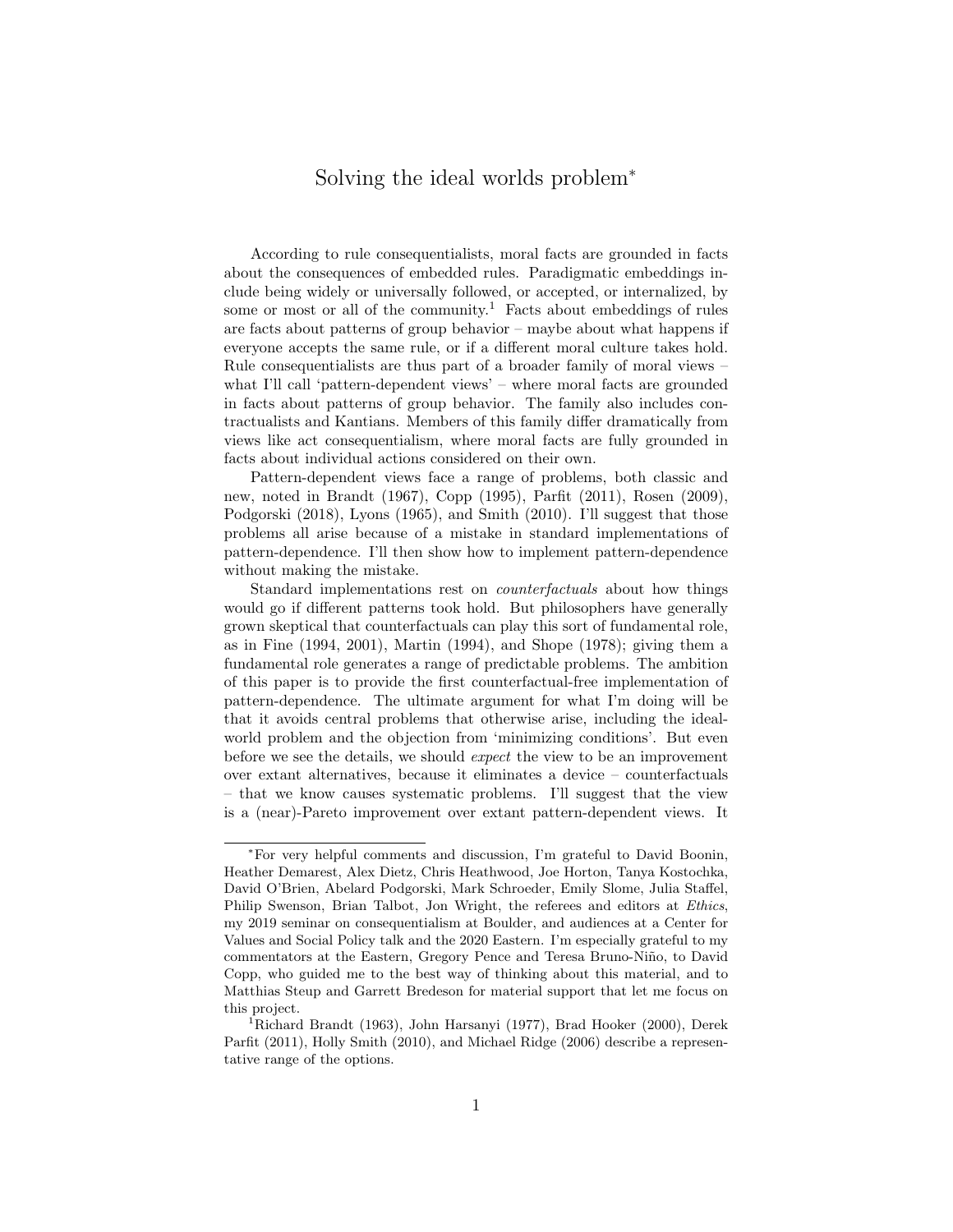eliminates core problems without losing the advantages that make patterndependent views appealing.

#### 1 Pattern-dependence: advantages

Pattern-dependent views are attractive as a way of putting our considered judgments in reflective equilibrium. For example, rule consequentialism promises to do better than act consequentialism in vindicating our considered judgments about killing, promise-keeping, truth-telling, justice, and so on.<sup>2</sup> Scanlon's contractualism also promises to put our considered judgments in reflective equilibrium in part because it's pattern-dependent.

If we know that we must stand ready to perform actions of a certain kind should they be required, or that we cannot count on being able to perform acts of another kind should we want to, because they are forbidden, these things have important effects on our planning and on the organization of our lives whether or not any occasions of the relevant sort ever actually present themselves. If, for example, I lived in a desert area and were obligated to provide food for strangers in need who came by my house, then I would have to take account of this possibility in my shopping and consumption, whether or not anyone ever asked me for this kind of help (Scanlon 1998, 203).

He takes patterns of expectations to be morally significant even if never executed.

Pattern-dependent views emphasize that agents who coordinate their behavior with others can achieve better outcomes than they could achieve without coordinating; I'll say that they emphasize the *benefits distinctive to* cooperative patterns. Emphasizing those benefits helps explain how morality is something that we can intelligibly care about. We can intelligibly care about the benefits distinctive to cooperative patterns, because we can intelligibly care about what happens to us. So a core advantage of patterndependent views like rule consequentialism over rivals like Rossian pluralism is that they give a unified account of what ties all our moral judgments together – benefits of cooperative patterns – and thereby grounding moral facts ultimately in something we can intelligibly care about.

Legal systems are plausible illustrations of benefits distinctive to cooperative patterns. It's best if we all defer to shared legal norms rather than trying to follow whichever legal norms we individually judge to be best. Pattern-dependent views are one of roughly three approaches to benefits distinctive to cooperative patterns. Those benefits might be:

• relevant for what I objectively ought to do even if I can't do anything to bring them about (pattern-dependent views like rule consequentialism or views like Woodard (2008)).

 $2^2$ Of course, each kind of rule consequentialism corresponds to an extensionally equivalent kind of act consequentialism (Portmore 2011; Dreier 1993), which complicates the promise to do better. I won't discuss this complication here.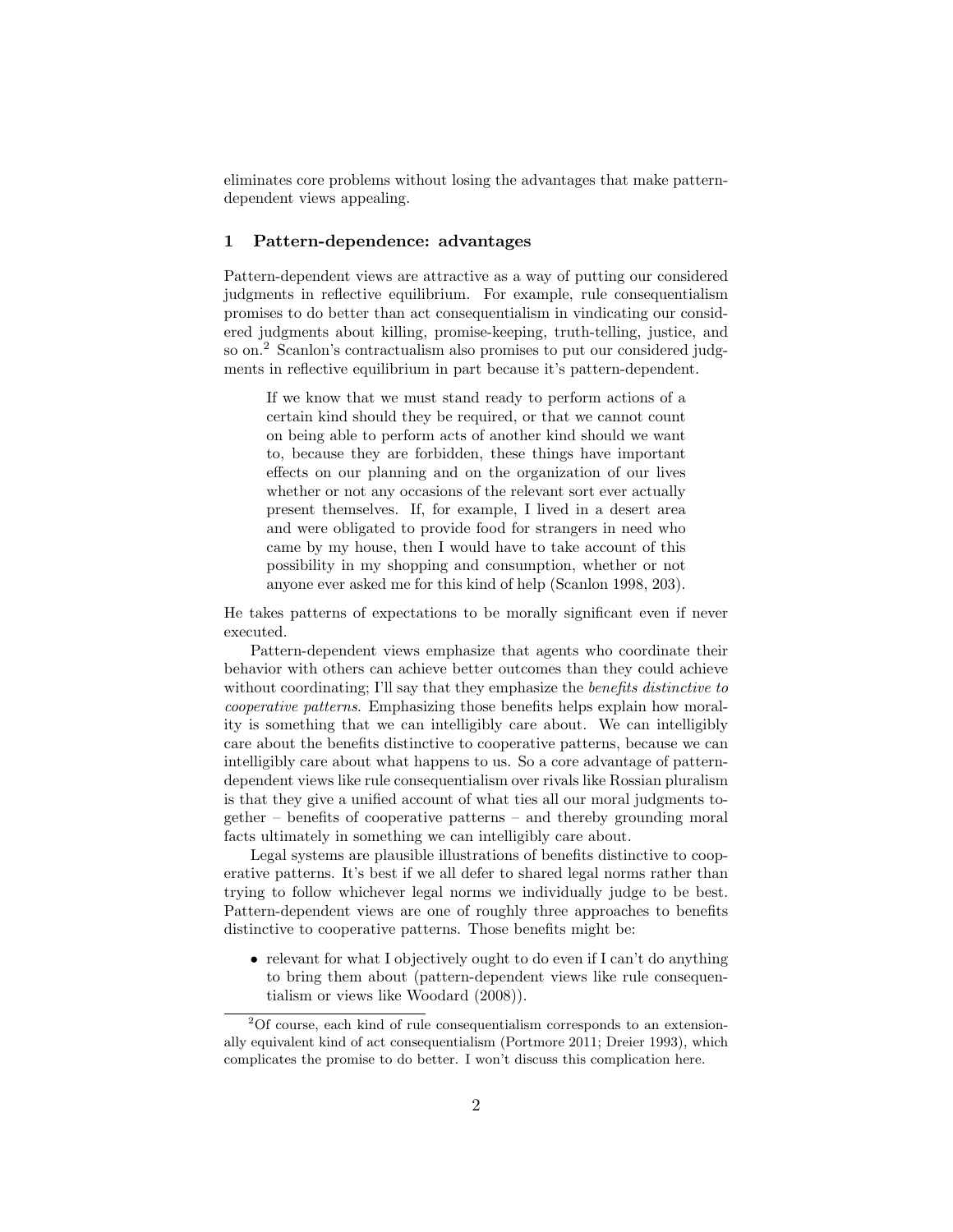- relevant for what I objectively ought to do only if I can help bring them about (Regan (1980); Woodard (2019)).
- irrelevant for what I objectively ought to do (act consequentialists).

For act consequentialists, the bare possibility that I and others could bring a benefit about is irrelevant. The possibility matters only when others are actually doing their part. And in that case, the benefit is a benefit of my individual action, not distinctive to a cooperative pattern.<sup>3</sup> In contrast, a cooperative consequentialist like Regan or later Woodard would take the bare possibility of cooperation to be relevant. For him, benefits distinctive to cooperative patterns matter if others are willing to cooperate.

Rule consequentialists are able to put our considered moral judgments in reflective equilibrium by taking those benefits to be relevant even if we individually can't bring them about.<sup>4</sup> Consider the sort of schematic case that Judith Jarvis Thomson gives:

You are a sheriff in a small southern town. A murder has been committed, and you do not have the least idea who committed it, but a lynch mob will hang five others if you do not fasten the crime to one individual. (Thomson 1996, 50n2)

We judge that it's wrong for me to scapegoat in this case, even if I can get away with it. Act consequentialists struggle to vindicate this judgment. If I can get away with scapegoating, scapegoating could easily be the action with the best consequences: it results in four more people surviving. This sort of case illustrates how act consequentialists can struggle to put our considered judgments in reflective equilibrium.

In contrast, rule consequentialists are in a much better position to vindicate our judgment that scapegoating is wrong. Their vindication begins by emphasizing that it's very good for a society to have a stable justice system that people trust. People are then willing to have the justice system adjudicate disputes, rather avoiding it because of its capriciousness. And a society where everyone trusts the justice system is much better off than one where people don't. Crucially, though, a trusted justice system isn't the result of any one person's actions. A single sheriff by himself can't collapse trust in the justice system, nor can he repair trust once lost. A trusted justice system is instead the result of a *pattern* of actions.<sup>5</sup> So if the great good of a trusted justice system is relevant for what the sheriff ought to do, benefits distinctive to cooperative patterns must be relevant even when the agent can't herself bring them about.

<sup>&</sup>lt;sup>3</sup>The benefits may still matter in the choice of decision-procedures or dispositions or motives, as discussed later.

 $4$ As Derek Parfit (2011) and Brad Hooker (2000) both emphasize.

 $5$ The pattern may cause beliefs about the trustworthiness of the justice system, and those beliefs may be what secures the good. But beliefs don't always mediate the good effects of patterns. So I won't emphasize the mediating role of beliefs in what follows, since I'm interested in the general significance of good patterns.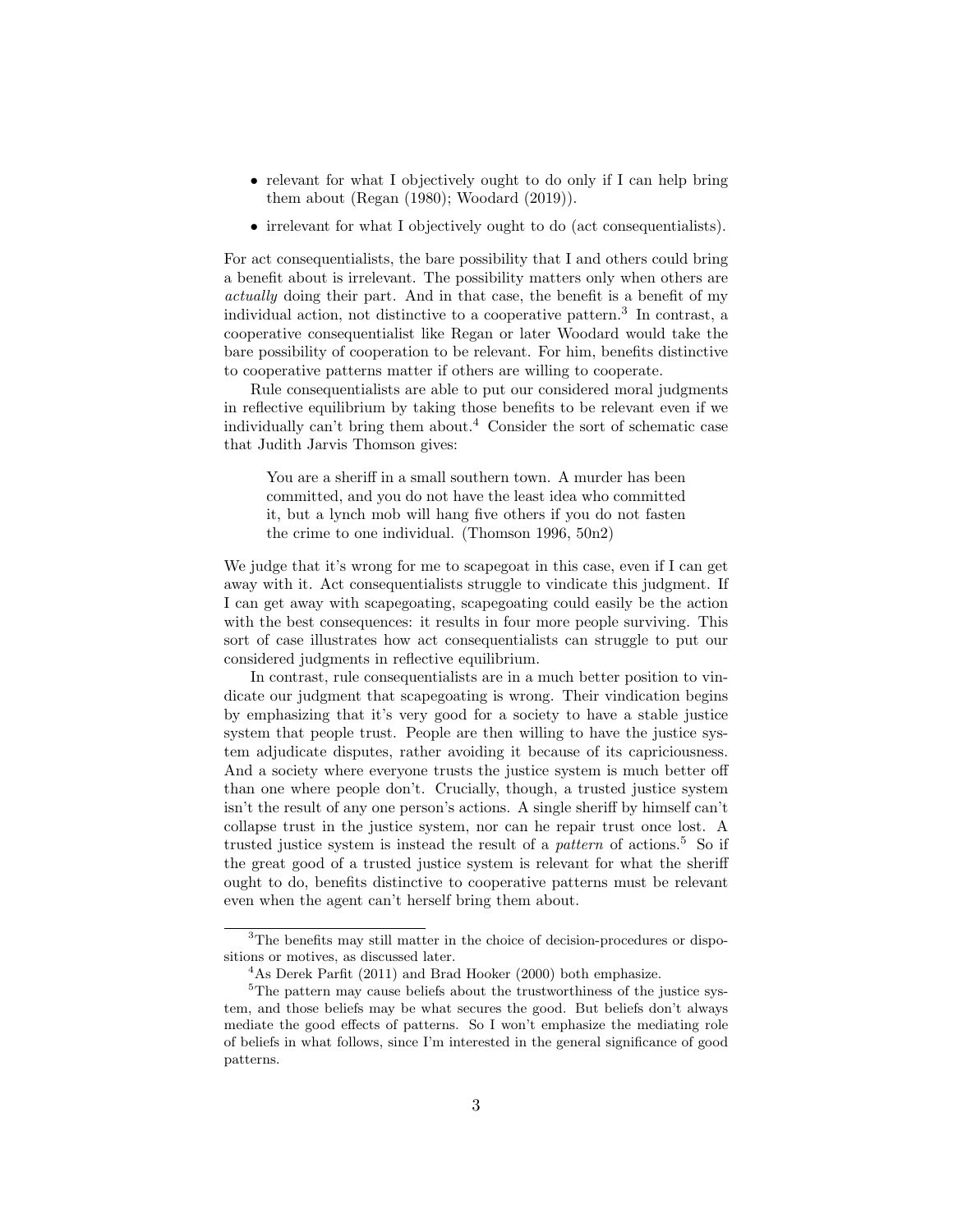Rule consequentialist try to capture the moral significance of benefits distinctive to cooperative patterns by contrasting rules about scapegoating:

• The REQUIRING RULE: I'm required to scapegoat when the odds of discovery are low enough.

The FORBIDDING RULE: I'm *forbidden* to scapegoat no matter the odds of discovery.

Rule consequentialists standardly implement their view by contrasting states of affairs:



Let's suppose that:

# [Disharmony] is better than [Forbidding], which is better than [Requiring]

This supposition should look plausible. It's a schematic representation of the facts emphasized earlier: that a trusted justice system is a great good, but not one that any one person can cause. Supposing that [Forbidding] is better than [Requiring] represents the fact that a trusted justice system is a great good – that good makes [Forbidding] better than [Requiring]. (I assume that enough people would be scapegoating in [Requiring] for trust in the justice system to collapse.) Supposing that [Disharmony] would be even better than [Forbidding] represents two important facts: first, that no one person can destroy by himself destroy trust in the justice system, and second, that my scapegoating would create the good of five people living rather than just one person living.

The good of a trusted justice system illustrates a benefit distinctive to cooperative patterns: a good that's available only if agents coordinate. Since act consequentialists take this kind of benefit to be morally irrelevant, they'll predict that I'm sometimes required to scapegoat. There are only two states of affairs that I can bring about: [Disharmony] and [Forbidding].<sup>6</sup>

 ${}^{6}$ For an act consequentialist, we would focus on slightly different states of affairs: ones where I scapegoat or don't. I'm suppressing this complication in the main text, to facilitate the comparison.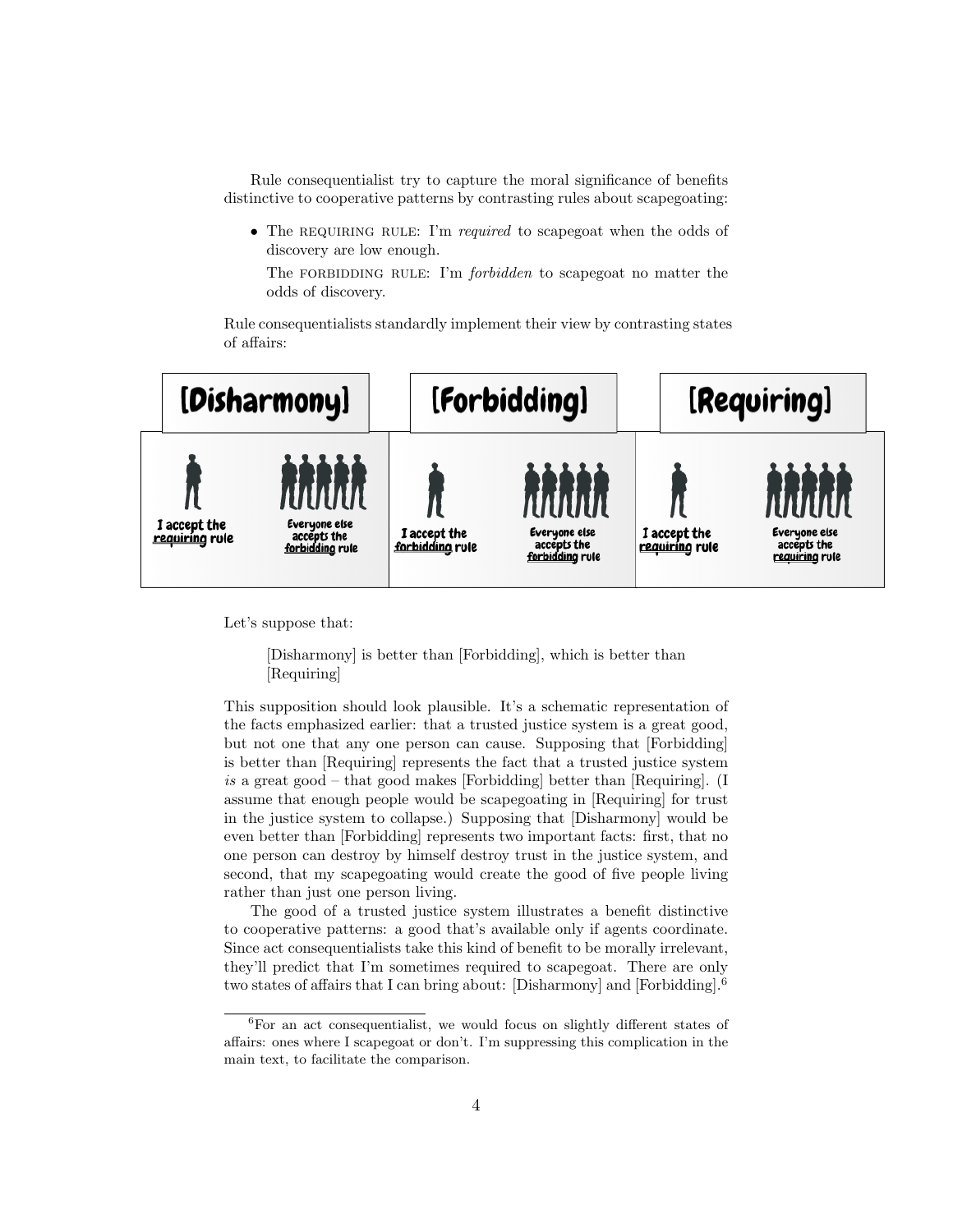Of those two, [Disharmony] is best – and I scapegoat in [Disharmony]. Since act consequentialism tells me to bring about the best state of affairs I can, it'll predict that scapegoating is sometimes required. But predicting that scapegoating is sometimes required is out of sync with our considered moral judgments.<sup>7</sup>

Similar points apply even to the most sophisticated kinds of act consequentialism. Some act consequentialists deny that scapegoating is morally required even if it has the highest expected utility, because they do not focus on the expected utility of acts considered on their own. They instead focus on decision procedures that maximize agents' chances of bringing about what's best. They may insist that the decision procedure that maximizes my chances of doing so forbids acts of scapegoating. After all, scapegoating often has bad consequences, and we're not in a position to know when it does. So you can maximize your chances of doing what's best by refraining from scapegoating. Such act consequentialists are then in a better position to vindicate our considered moral convictions that scapegoating is wrong.<sup>8</sup>

However, even sophisticated act consequentialists still face a problem. Many of us think that scapegoating is *never* morally required. And even though sophisticated act consequentialists can predict that scapegoating usually isn't required, it's very hard for them to predict that it's never required. Contrast a decision procedure that always forbids scapegoating with a decision procedure that forbids scapegoating unless the stakes are high enough and the odds of discovery low enough. The latter decision procedure could be best. Scapegoating sometimes has the best consequences; we should expect the decision procedure that maximizes the chances of doing what's best to require scapegoating when it's likely enough that you can get away with it.

In contrast, pattern-dependent views like rule consequentialism take the great good of a stable justice system into account. For example, a universal acceptance rule consequentialist can predict that scapegoating is always forbidden, because [Disharmony] is simply irrelevant for her. Her view is sensitive only to states of affairs where everyone accepts the same rules. Since [Disharmony] involves agents accepting different rules, we put it aside. Between [Forbidding] and [Requiring], [Forbidding] is the only one that contains the great good of a stable justice system, so it is best and determines our obligations: scapegoating is always forbidden.

I've been using the term 'pattern-dependence'; to regiment the use, I'll say that a view that appeals to features of cooperative patterns is (group) pattern-dependent:

(Group)-Pattern-Dependence: What's forbidden, required, or permitted is explained by features of a group's pattern of behavior, and not explainable by features of any individual's pattern of action considered on its own.

<sup>7</sup>The same problem arises for Regan's cooperative consequentialism, because his final theory has the property that he calls 'PropAU'.

 $8$ Moore (1903), Smart (1973), Norcross (1990), Mason (2004), and Railton (1984) have all sketched or defended suggestions with this kind of structure.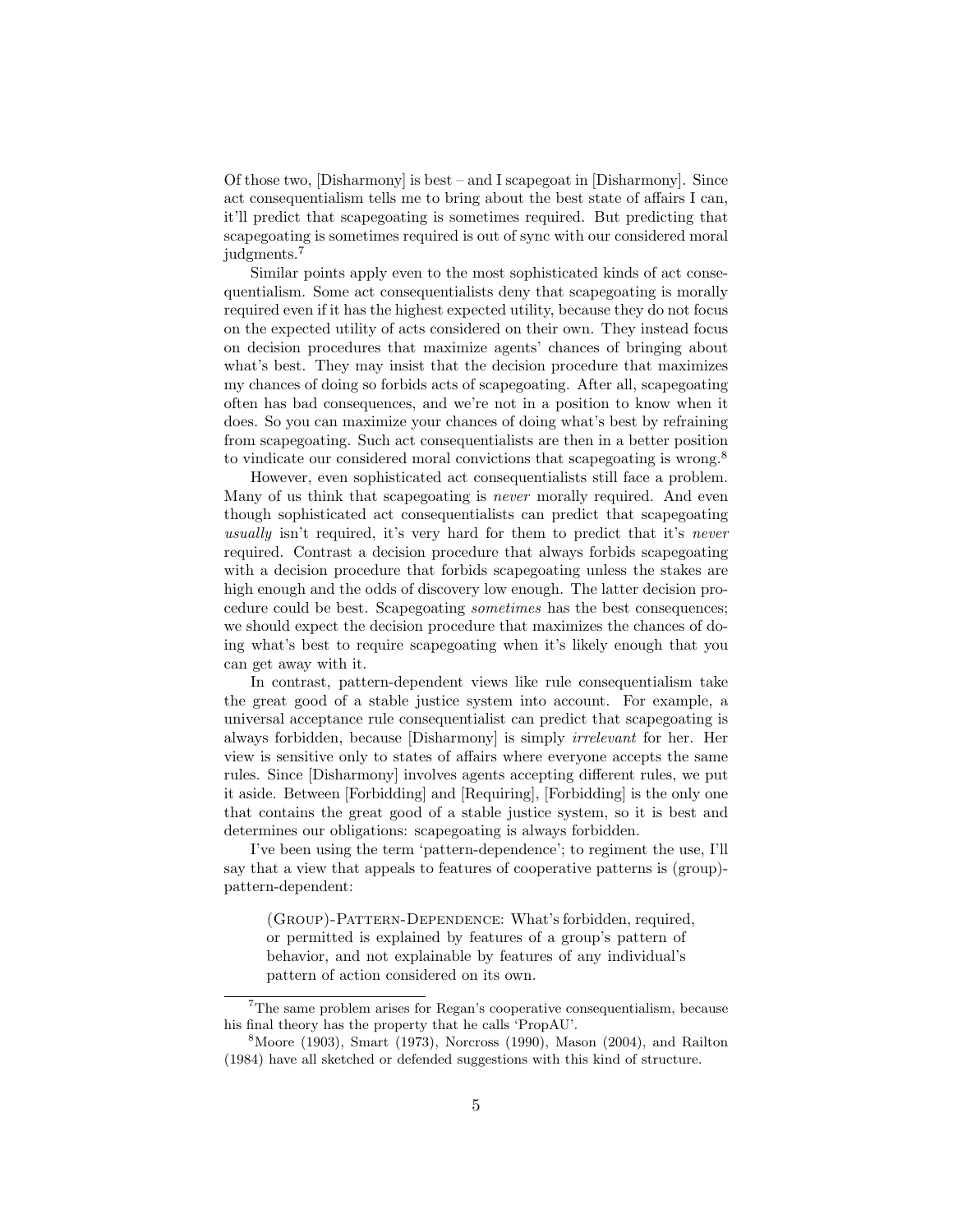Act consequentialism isn't (group)-pattern-dependent, because it focuses on individual acts considered on their own. I'll use 'pattern-dependent' to abbreviate 'group-pattern-dependent'.<sup>9</sup>

Pattern-dependence has the potential to be a powerful tool in our toolkit. It captures some important moral intuitions in a highly principled way. Because it's such a powerful tool, a wide range of philosophers appeal to it: Kantians and contractualists, as well as rule consequentialists. Unfortunately, though, this powerful tool faces serious problems. The larger ambition of this paper is to get clear on the source of those problems – whether pattern-dependence is itself the source, or if counterfactual elements are the source. So even if you don't fully agree with the previous discussion of scapegoating, take it to be expository  $-$  to be an illustration of how someone might think that a pattern-dependent view has important advantages. We'll explore if these views can ever be made to work.

Remember that my ultimate ambition is to provide a near-Pareto improvement of extant pattern-dependent views. The improvement won't solve every problem. We might wonder, for example, if the empirical facts really pattern as smoothly as I've been assuming here. Maybe everyone's scapegoating if they have a 10% chance of detection would be bad. But maybe everyone's scapegoating if they have a 2% chance of detection would be good: the few people who are caught wouldn't be enough to destabilize the good pattern. And in that case, even pattern-dependent views would predict that scapegoating is required in some cases.

But a near-Pareto improvement needn't solve every problem. It's enough if it makes progress to a more defensible view. So I'll bracket further problems by assuming that the empirical facts pattern in the way that would be most helpful for the rule consequentialist – in this case, that universal acceptance even of the 2% rule would be bad. In evaluating a near-Pareto improvement, we need to make sure that the resulting view retains the features of the original view that make it attractive. The empirical assumptions from this section are important for the attractions of rule consequentialism. So we'll assume them in asking whether the resulting view is a near-Pareto improvement.

And even if the crucial empirical assumptions end up false, we can still learn from attempting to reformulate rule consequentialism. My attempt will illustrate a more general strategy for reformulating pattern-dependent views, though I won't develop the more general strategy here. Even if we end up rejecting the crucial empirical assumptions, they can still serve as a ladder to kick away on the route to a defensible pattern-dependent view.

<sup>&</sup>lt;sup>9</sup>The abbreviation may be misleading; some like Fred Feldman (1975) defend alternatives that center individual patterns of action rather than group patterns. But I hope that the context will make the intended meaning of 'patterndependent' clear enough.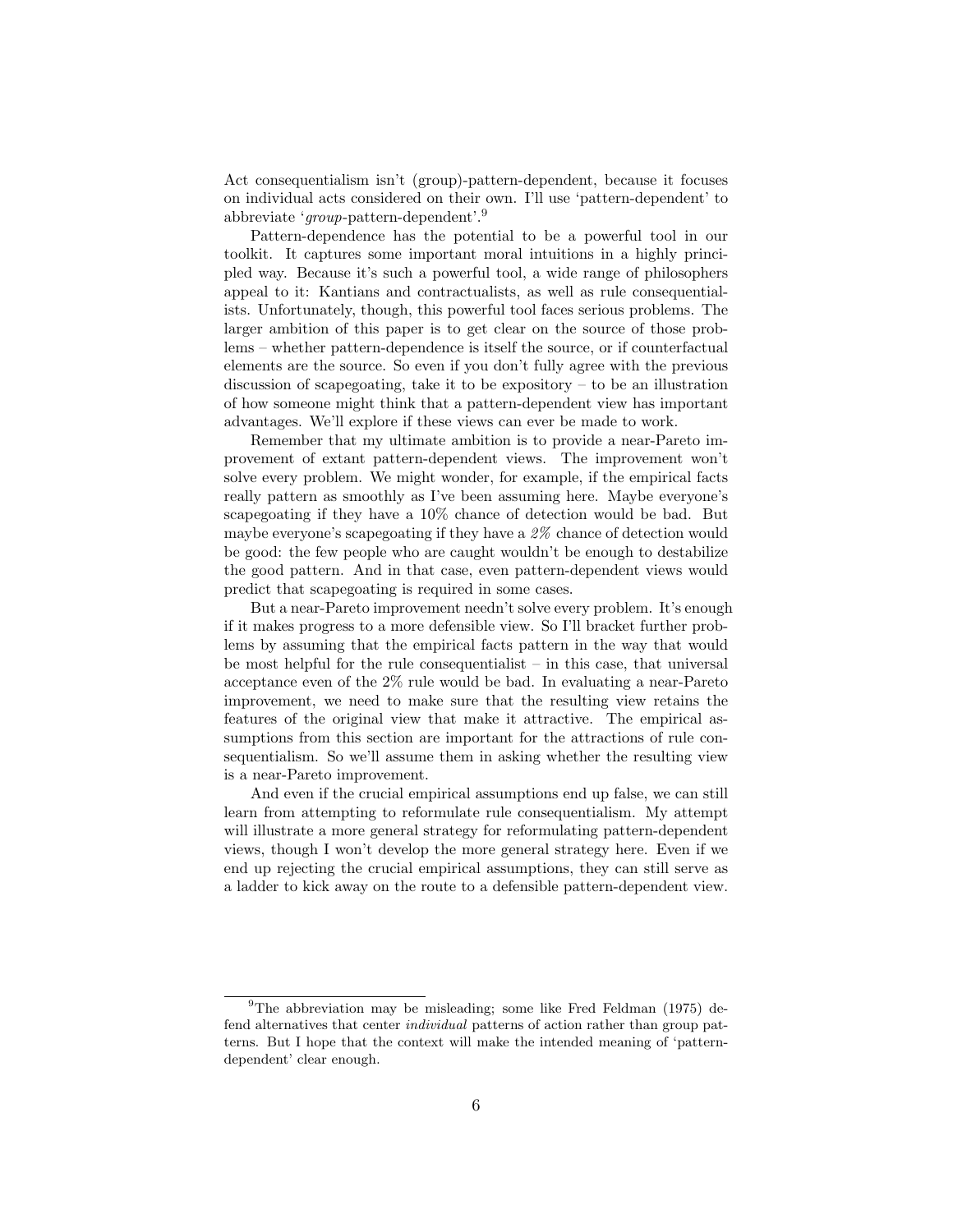# 2 Introducing the Patterned View

The core contribution of this paper is to formulate rule consequentialism freed of *counterfactual* comparisons between possible patterns that may never eventuate. I conjecture that many central problems for patterndependent views arise from those counterfactual comparisons. I'll focus on the ideal-world objection that Derek Parfit (2011) described and that Gideon Rosen (2009) and Abelard Podgorski (2018) generalized, together with problems about 'minimizing conditions' that David Lyons (1965) introduced and that Holly Smith (2010) generalized.

We have very general reasons to hope for a counterfactual-free formulation. Though counterfactuals played a fundamental role in mid-century philosophy, many metaphysicians now doubt that they should. Think, for example, of counterfactual analysis of 'fragile' as 'would break if dropped'. We can imagine an angel who'd protect a fragile glass were it ever dropped, with the microstructure of the glass making it fragile even though it *wouldn't* break if dropped (Martin 1994). Robert Shope (1978) gave a general recipe for refuting such counterfactual analysis: roughly, find the cases where the antecedent's happening would affect what it takes for the consequent to happen. Our angel changes what it'd take for the glass to break (the consequent) if the glass is dropped (the antecedent) – the angel then protects the glass. Dissatisfaction with counterfactual analyses feeds into the grounding revolution pioneered by Kit Fine (1994, 2001), Gideon Rosen (2010), and Jonathan Schaffer (2009). (It's no coincidence that Rosen's normative interests make him very concerned about the viability of pattern-dependent views.) And it's the past mid-century that's the historical aberration. As Fine and others emphasize, they're returning to questions that were historically central, not introducing epiphenomena.

Some objections to rule consequentialism implicitly invoke Shope's recipe. One such objection begins by noting that universal acceptance rule consequentialists seem to predict that pacifism is morally required. After all, if everyone universally accepted don't use violence, things would go best. But that counterfactual can't figure in a good justification for pacifism! It simply erases the actual violence that might rationalize self-defense. The ideal world objection is that all pattern-dependent views issue similarly misguided predictions. This objection illustrates Shope's more general objection: the antecedent (universal acceptance of the pacifist rule) affects the consequent (erasing the actual violence that might rationalize self-defense).

It thus matters if rule consequentialism is hostage to the fate of midcentury analytic metaphysics or if it can be formulated in more contemporary metaphysical settings. As Selim Berker (2018) emphasizes, normative views like rule consequentialism are in part theses in moral metaphysics, so developments in metaphysics can be important for normative work. Now even given the grounding revolution, counterfactuals figure in uncontroversial heuristics: fragile things do tend to break if dropped, and treating others as you'd like to be treated tends to matter morally. The problems arise only if counterfactuals have a deeper, non-heuristic role, as in patterndependent views like traditional rule consequentialism. Though those sorts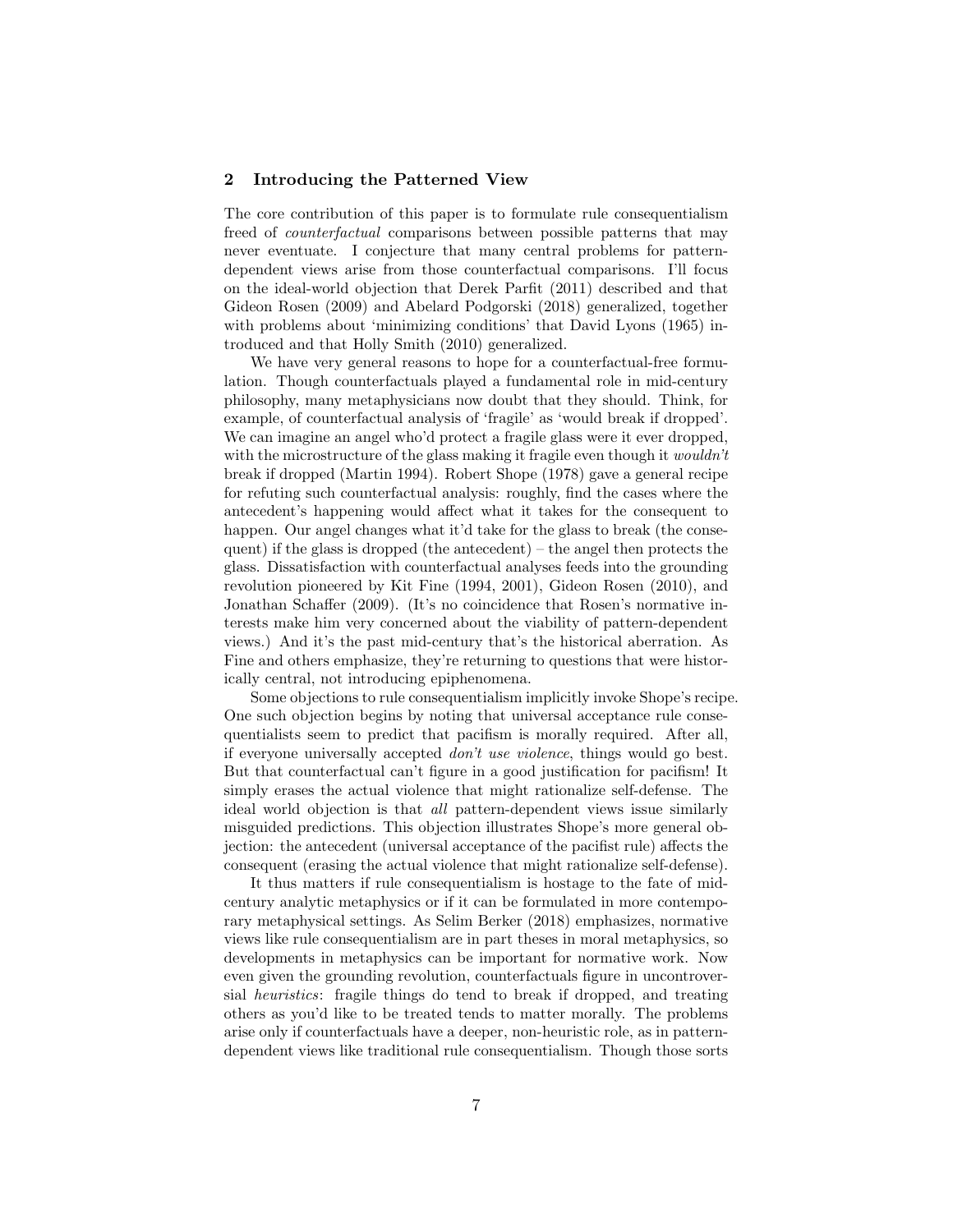of views in ethics were formulated before the mid-century  $-$  say, by Berkeley  $(1712) - it's only after the mid-century that we fully came to see the deep$ and systematic difficulties that arise for foundational use of counterfactuals.

This section shows how to formulate pattern-dependence without counterfactuals by reformulating rule consequentialism. So my account will be an account of how to credit rules as being best, with the best set of rules constituting the demands of morality. Very roughly, the actual good of  $\phi$ -ing will be credited to rules where  $\phi$ -ing is right but not to rules where  $\phi$ -ing is wrong. For example, the actual good of a stable justice system with fair trials will be credited to rules that classify free trials as right and scapegoating as wrong, and not to rules that classify free trials as wrong and scapegoating as right.

In eliminating counterfactuals, this paper reformulates rule consequentialism from the ground up. I do think that others have made important advances in formulating rule consequentialism, and I hope that my reformulation can incorporate many of them. But I'll focus here just working out the basic reformulation, briefly indicating where I hope it can incorporate those other advances: think of what follows as giving a schematic view that can incorporate additional elements.

#### 2.1 The morally best rules are the demands of morality

My new view begins with the platitude that the demands of morality are the demands of the rules that are morally best. The view will hold, roughly, that the set of morally best rules is the set of sufficiently general rules that has optimal moral value.<sup>10</sup> My development of the platitude incorporates two requirements. The first is the Generality Requirement:

> GENERALITY REQUIREMENT: the morally best rules are sufficiently general.

Contrast two formulations of rules about scapegoating:

- Irreducibly Singular: If my scapegoating is beneficial enough and unlikely to be discovered, then my scapegoating is morally right.
- General: If anyone's scapegoating is beneficial enough and unlikely to be discovered, then that person's scapegoating is morally right.

The Generality Requirement eliminates the Irreducibly Singular rule. This Requirement starts from our conviction that "because it's me!" can't be a brute justification for a moral claim. If it ever looks like a justification, it's functioning as an elliptical way of referring to general facts about me. A wide range of philosophers accept some version of the Generality Requirement; Rawls, for example, requires that "principles should be general. That is, it must be possible to formulate them without the use of what would be intuitively recognized as proper names, or rigged definite descriptions" (Rawls 1971, 113). I take Rawls to identify paradigmatic violations of the

 $^{10}\Gamma{}^{\prime}$  grateful to an associate editor for this helpful gloss.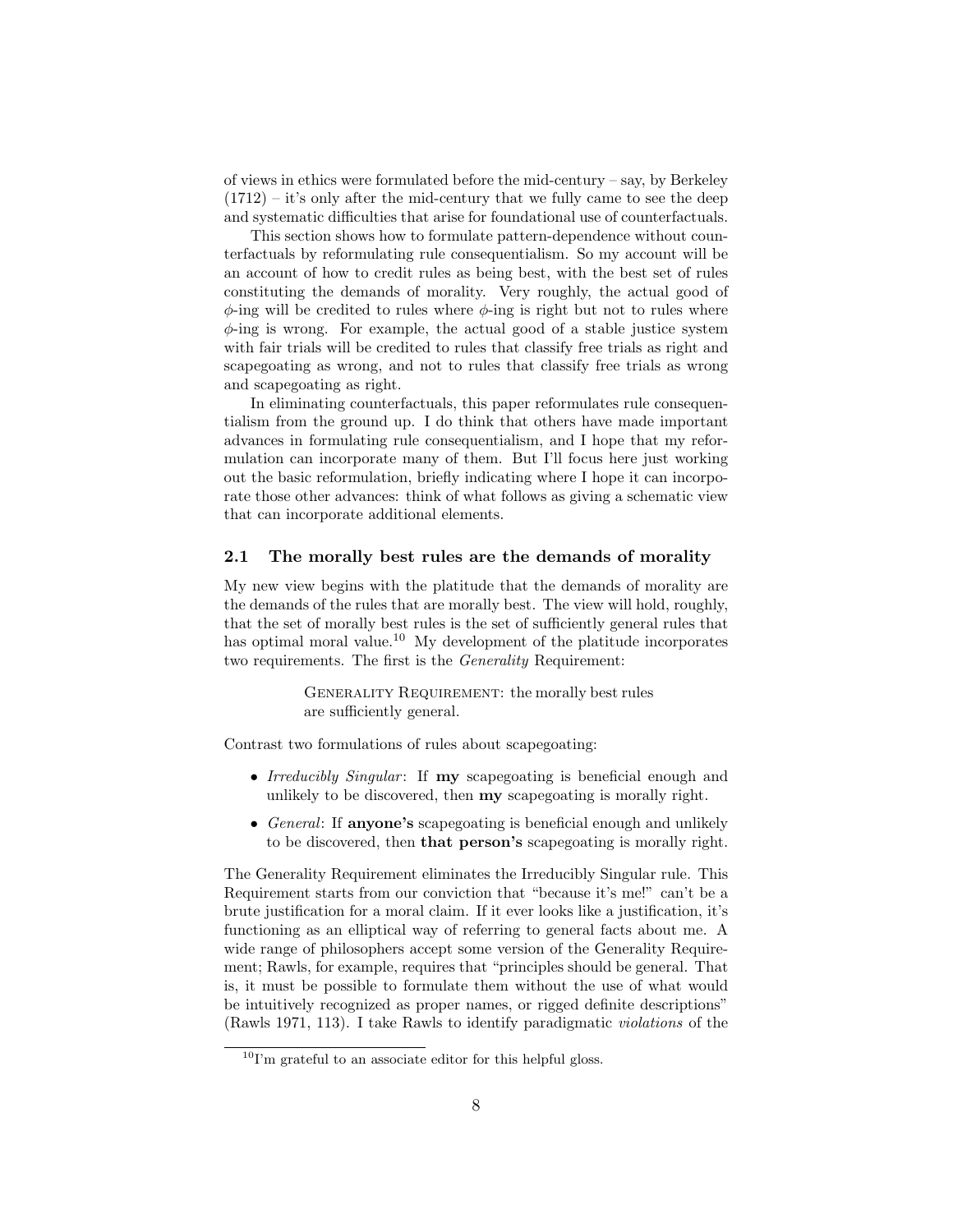Generality Requirement. But I think he should leave open what else violates this Requirement; for instance, R. M. Hare thinks this sort of requirement should also exclude indexicals (Hare 1952, 129). Whatever Rawls himself thought, I intend to leave the exact contours of the Generality Requirement open for a few pages. Rawls' endorsement at least illustrates the range of philosophers who can endorse a version of this Requirement.

The second requirement gives my new account its consequentialist flair. In formulating it, I'll assume that some states of affairs are good in an agentneutral way. For example, a state of affairs where I scapegoat an innocent person might be agent-neutrally good, where the benefits of scapegoating outweigh the costs. Act consequentialists can identify moral goodness with agent-neutral goodness: the morally best act produces the greatest amount of agent-neutral good.

The innovation in my new second requirement is to give a different account of the moral significance of what's agent-neutrally good. Roughly, a rule is credited with agent-neutral good/ bad only when the rule "approves" of its production. More carefully:

> CONSILIENCE REQUIREMENT: the moral value of a rule  $R$  is everything actual that's agent-neutrally good or bad to the extent it's caused by actions that  $\mathcal R$  classifies as morally right.

Go back to the earlier example about scapegoating. In the example, my individual scapegoating produces something good, but a pattern of scapegoating destroys something good – it destroys trust in the justice system.

- The scapegoating rule: scapegoating is right when the odds of discovery are low enough, and fair trials are wrong.
- The FAIR TRIALS RULE: scapegoating is wrong even when the odds of discovery are low enough, and fair trials are always right.

Given the Consilience Requirement, the great good of a trusted justice system is credited to the fair trials rule and is not credited to the scapegoating rule. Fair trials are what sustains trust in the justice system. But according to the scapegoating rule, fair trials are wrong when the person could be scapegoated. So the actions that cause trust in the justice system are wrong according to the scapegoating rule – which means that the great good of a trusted justice system isn't credited to the scapegoating rule. In contrast, the great good of a trusted justice system is credited to the fair trials rule. The actions that cause that great good are right according to the fair trials rule. Now there is also a genuine good that's credited to the scapegoating rule but not to the fair trials rule: the agent-neutral good of successful scapegoating. In the Thomson-style case mentioned earlier, scapegoating would save five people's lives at the cost of only one life. So the agentneutral good of four more people surviving is credited to the scapegoating rule and not to the fair trials rule. To compare the scapegoating and fair trial rules, we add up the agent-neutral good net bad credited to each.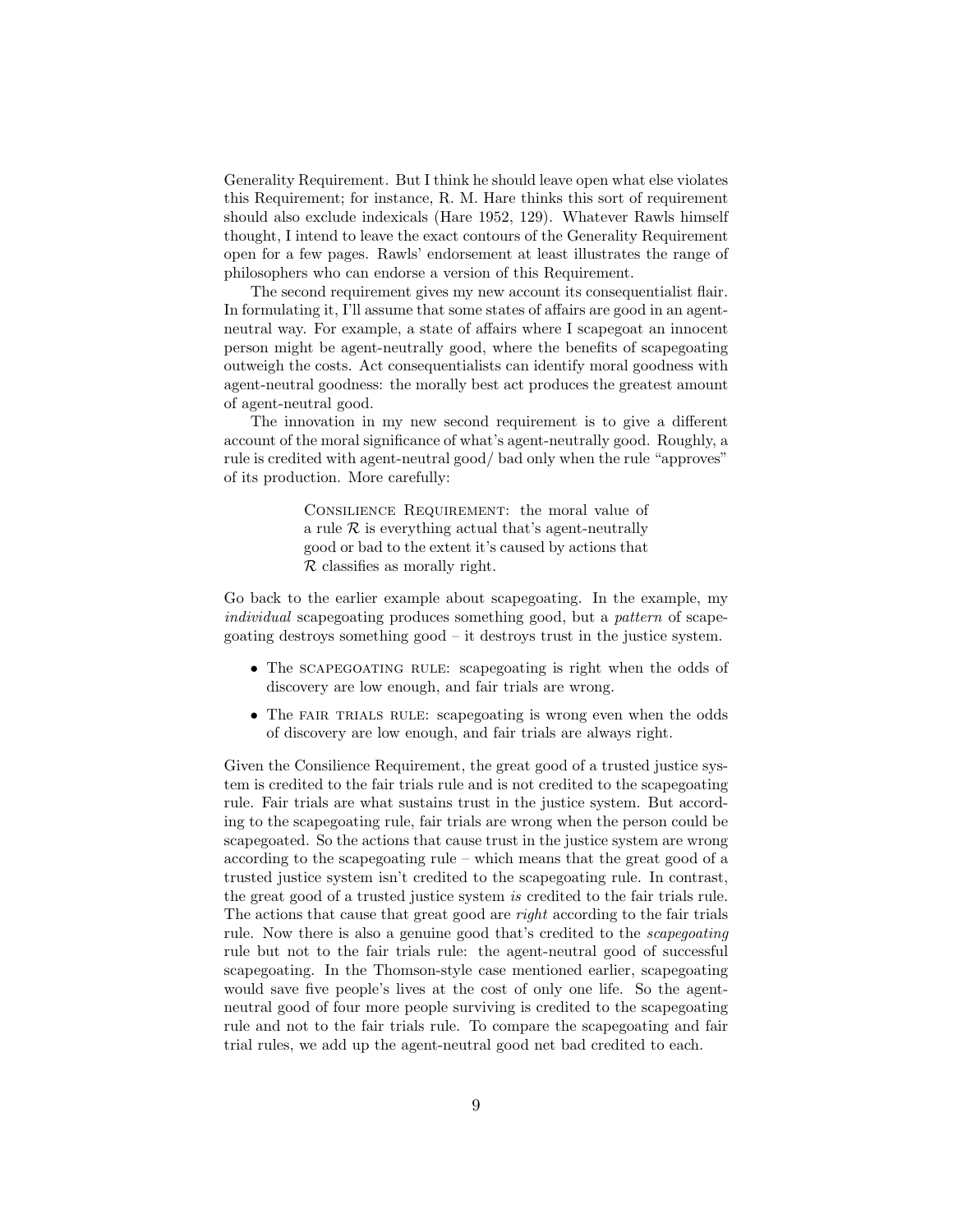Our driving observation is that the good of a trusted justice system is greater than all the goods that come from successful scapegoating.<sup>11</sup> We're looking for an account of the moral significance of our driving observation free of counterfactuals. That's exactly what the Consilience Requirement provides: it predicts that the fair trials rule is best given that driving observation. The Consilience Requirement thus predicts that fair trials are right and scapegoating is wrong, because that's what the best rules say.

I'll call the resulting view the Patterned View.<sup>12</sup> The Patterned View generates a bipartite division: actions are either right or wrong. The more familiar tripartite division of actions as required, permitted, or forbidden is a derivative consequence of the bipartite division. An action is morally required when it's the only right action, and an action is merely permitted when it's one of several right actions. (It's easiest to formulate the Patterned View as generating the bipartite division first and the tripartite division derivatively.)

I've contrasted a rule where scapegoating is right with a rule where fair trials are right. The Patterned View does not consider a rule where not scapegoating is right, because there are many ways to not scapegoat; for instance, shouting at Reviewer Two is a way of not scapegoating. And the merits of shouting at Reviewer Two are irrelevant for scapegoating. For that reason, the Patterned View bans rules with descriptions of actions that incorporate logical connectives ('not', 'or', ...): there are irrelevant ways of doing actions describable with those connectives.<sup>13</sup> There are several further technical question about the Patterned View; for example, whether it requires that the eligible rules classify all actions as right or wrong, or whether some sets of eligible rules can be incomplete. Think of this paper as motivating the interest of that sort of further technical question. This paper's goal is to convince you that some version of the Patterned View is well worth taking seriously, so that you are interested in the next paper that works out the technical details of the Patterned View.

The Patterned View has two key advantages. First, it is genuinely pattern-dependent: right and wrong are grounded in facts about the value of patterns, rather than the value of actions considered on their own. We know that it's pattern-dependent because it makes the prediction about the wrong of scapegoating that distinguishes pattern-dependent views from their rivals. Second, it is free of anything counterfactual. Inasmuch as there are problems distinctive to the use of counterfactual elements, the Patterned View avoids them – as  $\S 4$  will describe in more detail.

Now causation does play a central role in the Patterned View. And some philosophers favor counterfactual analyses of causation. If you favor a

 $11$ That observation is necessary for rule consequentialism to be a genuine rival to act consequentialism. And as §1 emphasized, we're here assuming that it is a genuine rival in the course of trying to find the best formulation.

 $12$ Christopher Woodard (2008, 2019) similarly emphasizes 'pattern-based' reasons. Even though my view works dramatically differently than his, 'pattern/ed' is such a good word for the phenomenon that I'm echoing his use.

<sup>&</sup>lt;sup>13</sup>If you wish, you may think of this ban as a further Requirement incorporated into the Patterned View.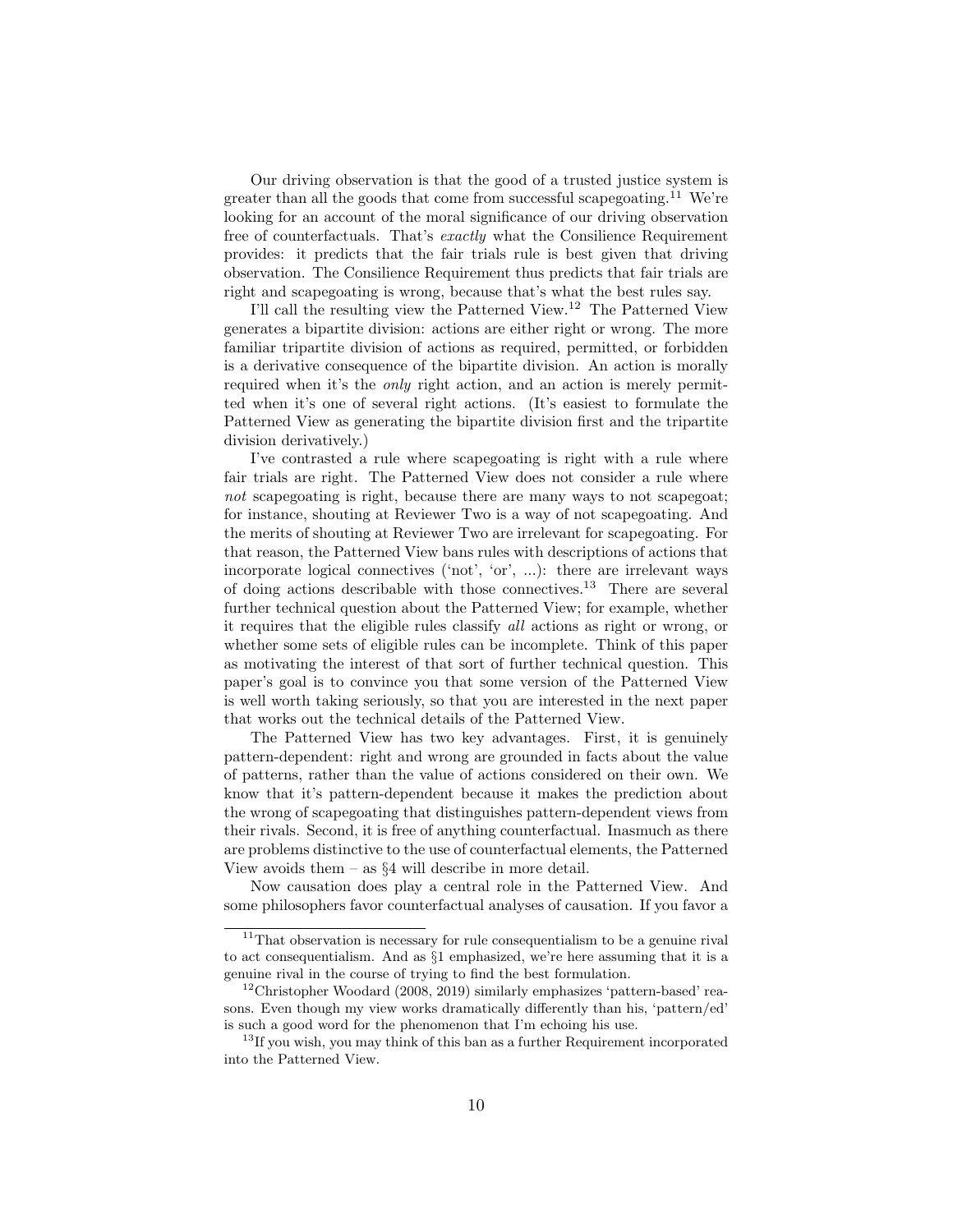counterfactual analysis of causation, you can substitute it in here. However, there seems to be a tension between the initial motivation for the Patterned View – formulating pattern-dependent views without counterfactuals – and incorporating a counterfactual analysis of causation. The tension is that someone who accepts a counterfactual analysis of causation will think that the problems arising from the use of counterfactuals can sometimes be surmounted.

But the tension is in the end superficial. Philosophers who accept a counterfactual analysis of causation should think that something special about causation allows for a counterfactual analysis; they don't think that their counterfactual analysis hangs on the plausibility of counterfactual analyses of other important relations or properties. So they should admit that it's very much looking for counterfactual-free accounts in other domains, because of the systematic problems that arise for the use of counterfactuals *elsewhere*.<sup>14</sup> Furthermore, I think there is decisive evidence that systematic problems do arise for traditional rule consequentialists, whether or not counterfactual accounts of causation succeed. I describe the evidence later, starting in §4.1. So at this point, I haven't introduced the problem I want to solve in detail. I'm trusting you to anticipate the sorts of problems that traditional rule consequentialism face.

Now because the Patterned View is still so schematic, it can incorporate the advances that others have made in formulating pattern-dependent views. We noted Scanlon's emphasis on the importance of being disposed to give aid, and rule consequentialists sometimes emphasize similar dispositions. The Patterned View can incorporate rules about dispositions as well as about actions: credit rules about dispositions with the agent-neutral good due to the disposition.<sup>15</sup> Another important advance in formulating pattern-dependence has been broadening the embeddings that matter – for example, focusing on internalized rules, rather than just behavior that follows the rules. My initial formulation of the Patterned View in effect focuses on the consequences of individuals' following the rules: it credits the rules with the good that individuals produce. But extensions of the Patterned View could incorporate more sophisticated options. For instance, one extension would credit a rule only with good produced by those who've internalized the rule, or those who act from a recognition of the reasons

 $14$ There's another reason to take the tension to be superficial. Contemporary counterfactual accounts like Judea Pearl (2000) and James Woodward (2003) don't take counterfactuals to figure in fundamental explanatory grounds. But as Selim Berker (2019) emphasizes, normative theorizing aims at identifying the fundamental explanatory grounds. So incorporating a Pearl/Woodward-style view in the Patterned View still wouldn't mean that counterfactuals play a fundamental role.

 $^{15}\rm{Such}$  rules occasion interesting further questions; for example, what to do if the best dispositions give different instructions that the best rules focused just on actions. The important point here is that the Patterned View allows for those questions to be formulated in much the way they can be formulated in other settings.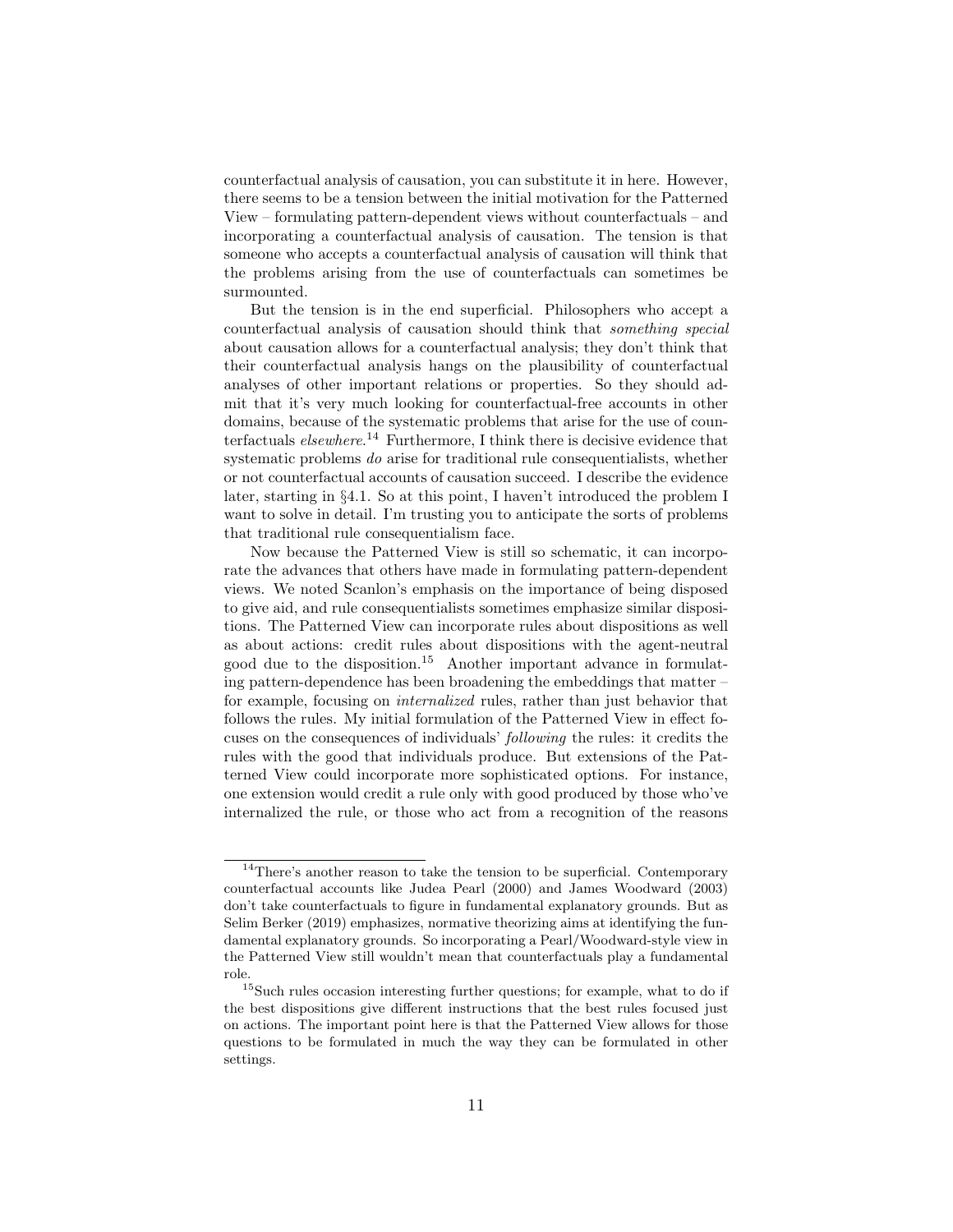that the rule takes to matter.<sup>16</sup>

Strikingly, though, the Patterned View is pattern-dependent even before we introduce the sophisticated extensions: even without them, it's genuinely distinct from act consequentialism. In contrast, traditional formulations of rule consequentialism need the sophisticated extensions to avoid collapse into act consequentialism. Remember that I'm trying to rebuild rule consequentialism from the ground up, while leaving further extensions open. I find it promising that my reformulation works even given the simplistic option that dooms traditional formulations of rule consequentialism. We can reasonably be hopeful that my reformulation will work even better given more sophisticated options.

# 2.2 Generality and the poverty of grounds

The Generality Requirement plays a crucial role in the Patterned View that I haven't highlighted yet. Consider the rule 'torturing dinosaurs is wrong'. Given only the *Consilience* Requirement, that rule is in itself no better than the rule 'torturing dinosaurs is right'. Since nobody was around to torture dinosaurs, neither rule could be credited actual good or actual bad. It thus looks like our world lacks sufficient grounds for the wrong of dinosaur torture. In contrast, traditional rule consequentialists might allow for the right sorts of grounds: counterfactual worlds where humans and dinosaurs existed simultaneously.

A related danger is that the Consilience Requirement seems to have a status quo bias: that it can only ratify roughly the moral judgments that we already make. It seems to have a status quo bias, since the only goods that matter for the view are actual goods.

The Generality Requirement helps the Patterned View avoid both of these dangers by pushing eligible rules to be more like the rules that appear in a Rossian table of duties. I suggest that rules about dinosaurs in particular violate the Generality Requirement; those rules are not general. Given my suggestion, the Generality Requirement forces us to consider only more general rules, like 'torturing is right', or 'intentionally inflicting gratuitous pain is right'. Those rules will be credited with the bad effects of torture, while relevant alternatives like 'torturing is wrong' won't be. So the latter rule will be better. And the latter rule classifies dinosaur torture as wrong, because it's a species of torture, even absent witnesses to the wrongness of torturing dinosaurs in particular. In fact, I see this explanation as a virtue of the Patterned View. It forces us to focus on the general features that matter, rather than considering silly possibilities where humans and dinosaurs co-exist as witnesses to the wrongness of dinosaur torture.

 $16$ Such extension incurs commitments about our actual psychology – for instance, that people actually act from internalized rules. Traditional kinds of rule consequentialism don't, because they consider counterfactual scenarios where people are guaranteed to have the psychological states that matter according to the view. So the Patterned View can incorporate extensions about internalized rules only given sufficiently minimal construals of acting from internalized rules. I briefly introduce my favored extension at the end of §3.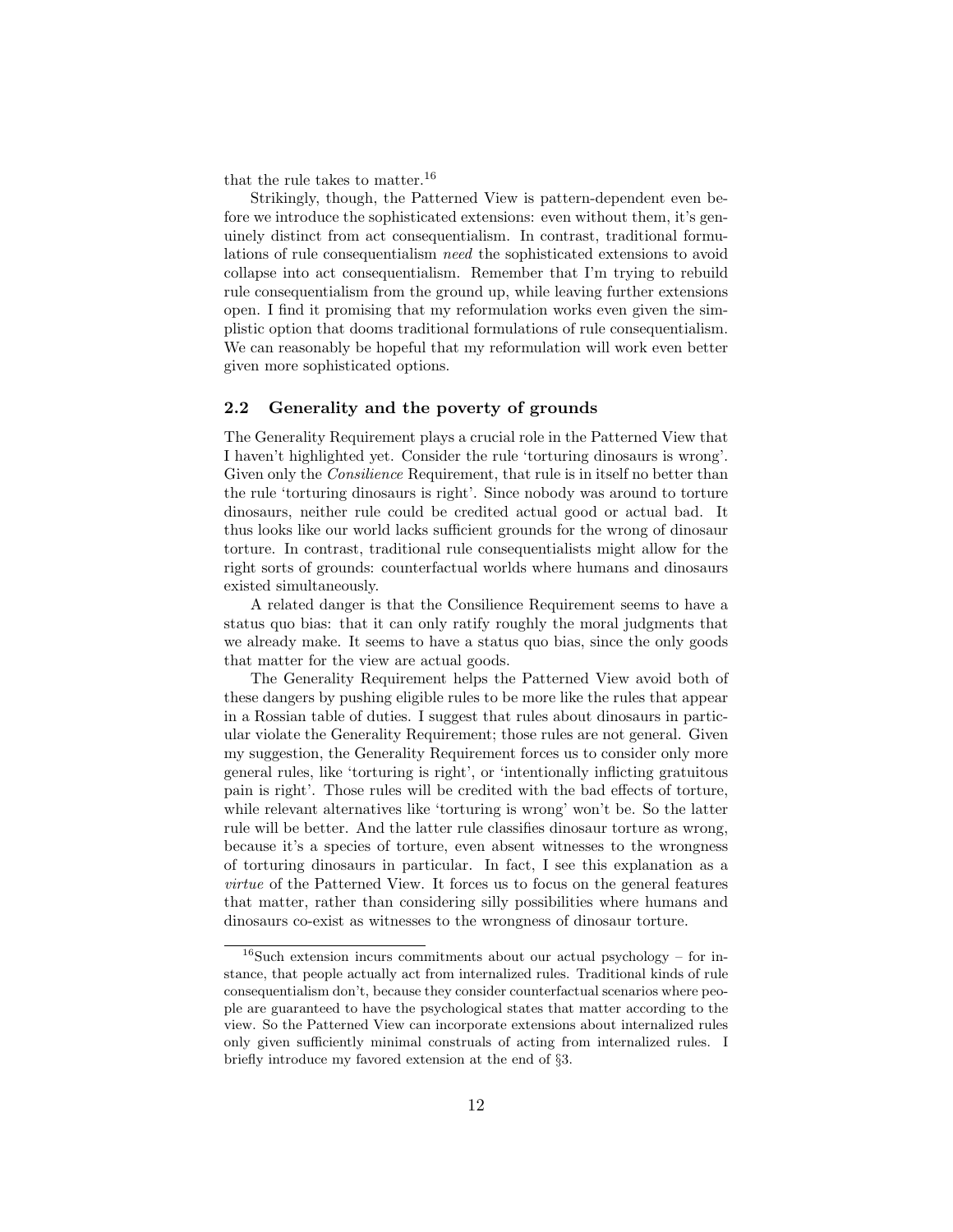The ambition of the Patterned View is thus to put our considered judgments in reflective equilibrium by a *combination* of the Consilience Requirement and the Generality Requirement. The hope is that the Generality Requirement guarantees that sufficiently general rules are the only eligible rules, and the actual grounds can discriminate among the sufficiently general rules. For example, the Patterned View may well support some suitably refined versions of Ross' table of *prima facie* duties. If it does, it's because the Generality Requirement guarantees that eligible rules have the same generality as those in that Rossian table, and the Consilience Requirement ends up predicting that those rules are best.

I introduced the Generality Requirement as articulating a widely shared consensus – that "because it's me" isn't a brute moral justification.

# GENERALITY REQUIREMENT: the morally best rules are sufficiently general.

I take the Patterned View to be highly principled in part because the Generality Requirement articulates a widely shared consensus, which Rawls and Hare both defend. I've added the suggestion that the Requirement excludes rules about dinosaurs in particular. But that suggestion goes beyond the widely shared consensus. For one thing, excluding the concept DINOSAUR as insufficiently general likely means excluding the concept human as insufficiently general too, since both concepts pick individuals out by singular reference to a particular species. And there's less consensus about whether human is sufficiently general – that's why arguments about speciesism are intelligible.

I thus distinguish two versions of the Generality Requirement: an initial, unrefined formulation and a final, fully refined formulation. The unrefined formulation articulates the widely shared but incomplete consensus, while the final, fully refined formulation goes beyond it. The *final* formulation of the Generality Requirement needs to settle exactly which concepts are sufficiently general; for example, it needs to settle whether DINOSAUR and human are sufficiently general. But the final formulation needn't be the object of a widely shared consensus. It's instead justified by the method of equilibrium: it's justified as what combines with the Consilience Requirement to put our considered judgments in reflective equilibrium.

But I've hyped the Patterned View as genuinely-patterned dependent. The hype is right even given only the widely shared but incomplete consensus. That consensus determinately excludes rules with proper names and indexicals – for instance, rules about what I myself may do. That exclusion by itself makes the Patterned View pattern-dependent. For instance, the consensus excludes the rule that I alone may scapegoat while others must hold fair trials. Without that exclusion, the Consilient Requirement would credit that indexical rule as better than just a rule forbidding scapegoating for absolutely everyone. (It'd credit it with the good consequences of my scapegoating together with the great good of a stable justice system.) But with that exclusion, the best rule requires fair trials. The advertised advantages of Patterned View rest only a modest and widely shared consensus about which concepts are general. Those advantages are secure even if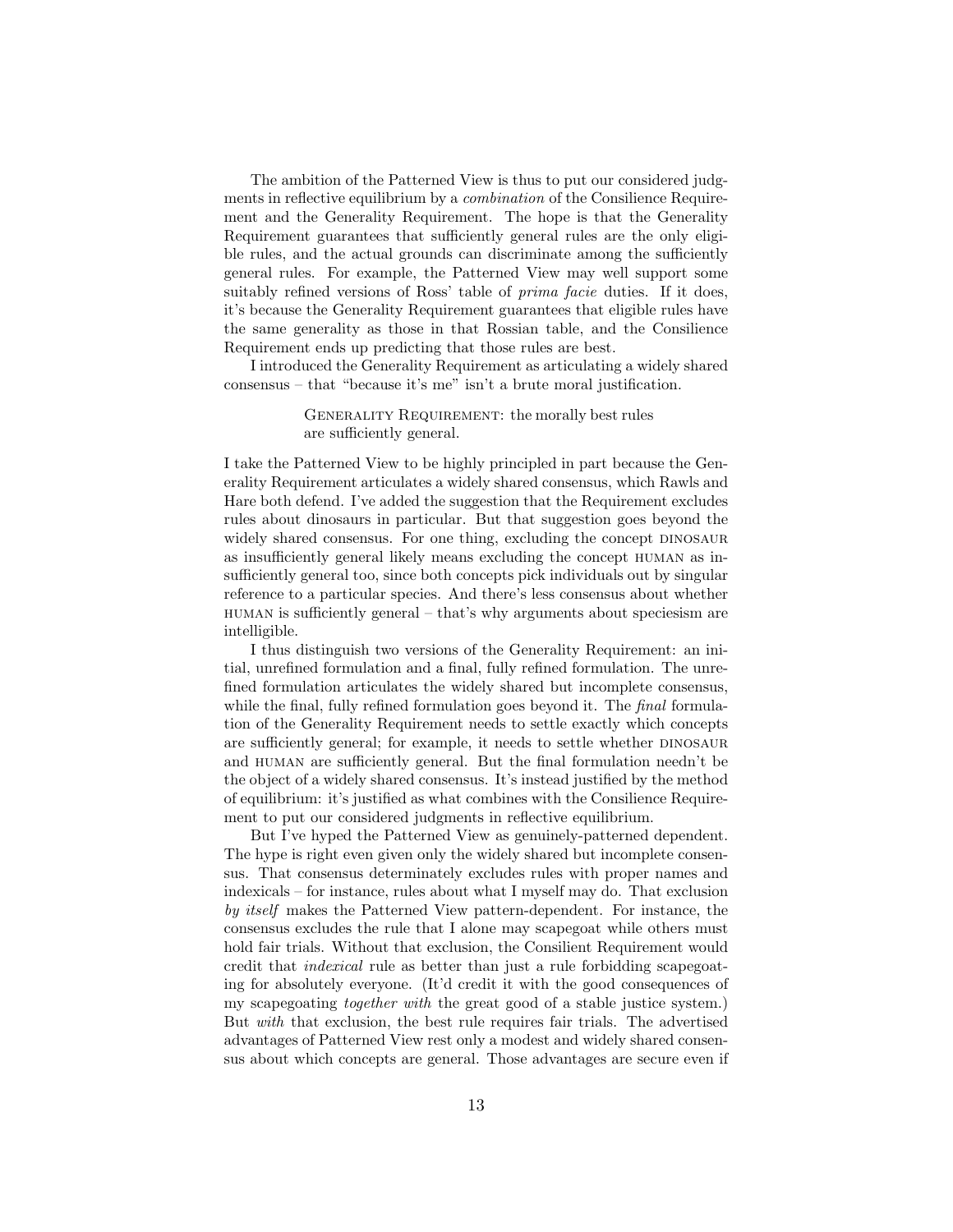the consensus doesn't settle whether HUMAN and DINOSAUR are sufficiently general, and even if further problems arise if they're insufficiently general.

We should only expect a full account of the Generality Requirement at the close of inquiry, not the outset. Moreover, the final formulation of the Generality Requirement need not strike non-consequentialists as facially plausible, since it's ultimately justified by its role in the Patterned View. We should allow for revision in our initial judgments in light of principles like the Generality and Consilience Requirements, while refining those Requirements in light of our initial judgments; Rawls emphasizes that the method sometimes involves "withdrawing our judgments and conforming them to principle" (Rawls 1971, 18). But we don't need the final statement of the Generality Requirement to see the initial formulation of the Generality Requirement as a highly principled element of the Patterned View. In other words: it's not an ad hoc element of the view, because it incorporates a widely shared if incomplete consensus. And that consensus is enough by itself to secure the advantages of pattern-dependence that I've hyped.

The Generality Requirement also eliminates many forms of status quo bias. It forces us to identify the general features of valuable patterns, and to treat those considerations as having the same moral significance wherever they occur. Consider, for example, the line of reasoning from Singer (1972) that concludes that we ought to relieve suffering everywhere: there is no morally significant difference between letting a child drown in front of you and letting someone abroad die when you could save either. To press the status quo objection, suppose that no one actually relieves suffering abroad. Singer's argument is still compelling giving that supposition – for him, it doesn't matter what people are actually doing. But the Patterned View focuses only on actual good, so the supposition might make a difference for the Patterned View.

However, the Patterned View still vindicates Singer's line of reasoning, even if no one actually relieves suffering abroad. Consider these three rules:

(Singer's Rule)"If it is in our power to prevent [someone from dying], without thereby sacrificing anything of comparable moral importance," (Singer 1972, 132) doing so is right, and letting them die is wrong.

(Nearby Rule): letting someone in your immediate environment die is wrong, but letting someone further away die is right.

(Apathy Rule): letting anyone die is always right.

To formulate the challenge to the Patterned View, we're supposing that people only save those nearby. The Patterned View credits the good of saving those nearby to Singer's Rule and the Nearby Rule both, but not to the Apathy Rule.

Crucially, though, the Generality Requirement eliminates the Nearby Rule as insufficiently general: we recognize 'immediate' as an indexical. Singer himself appeals to a version of that Generality Requirement: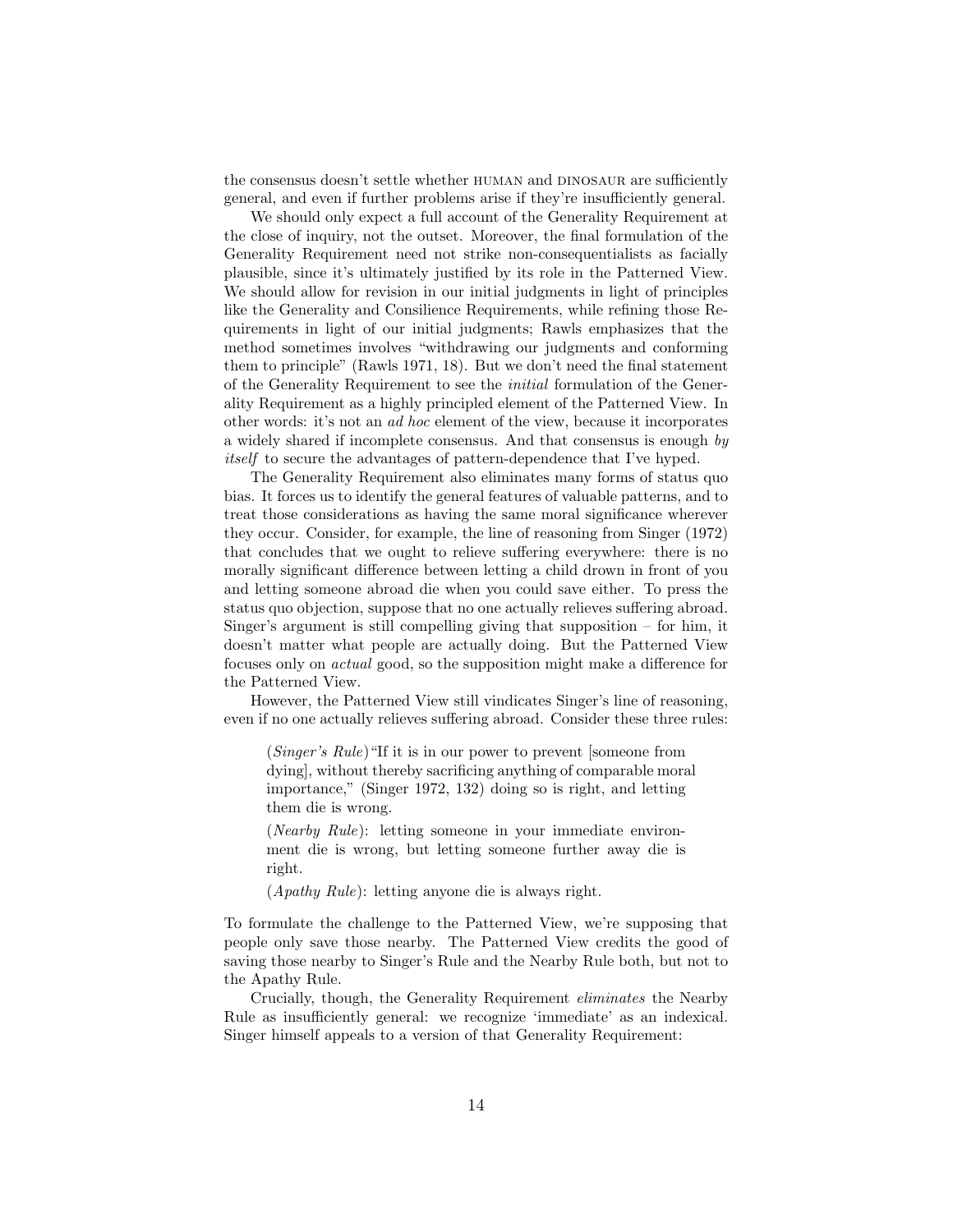I do not think I need to say much in defense of the refusal to take proximity and distance into account. The fact that a person is physically near to us, so that we have personal contact with him, may make it more likely that we shall assist him, but this does not show that we ought to help him rather than another who happens to be further away (Singer 1972, 232)

If Singer is right, the Patterned View vindicates Singer's Rule as best. Even the initial, unrefined version of the Generality Requirement eliminates the Nearby Rule – unsurprisingly, given Hare's influence on  $Singer<sup>17</sup>$  And the Consilience Requirement makes Singer's Rule better than the Apathy Rule, since it only credits the former with the actual good of saving those nearby.<sup>18</sup>

Now you may disagree with Singer – you may think that the Nearby Rule survives his objection. But in that case, you wouldn't think that the Patterned View delivers the incorrect verdict about Singer's argument. You'd think that the Nearby Rule is correct; you wouldn't see a failure to vindicate Singer's Rule as objectionable. The crucial point is that someone who finds Singer's argument compelling will also think that his argument succeeds if the Patterned View is true, and furthermore that it succeeds even if no one is actually saving those far away. The Generality Requirement thus gives the Patterned View powerful resources for avoiding status quo biases: it allows those who think that Singer's argument succeeds to continue thinking that it succeeds if they accept the Patterned View. There's more to say about status quo biases; I'll continue describing the power and reach of the View's resources as the paper goes on.

<sup>&</sup>lt;sup>17</sup>I expect that the final, fully refined version of the Generality Requirement also excludes rules where our obligations only extend to children who we could save from death. Singer presumably sees being a child in the same way he sees being physically near: features that might matter by affecting what it in our power or in their power, but not features that are in themselves morally significant. Alternatively, though, we might also find that some considered moral judgments require rules about children in particular. We'd then learn that the final version of the Generality Requirement allows rules about children in particular. The Patterned View would then interpret Singer's argument as only vindicating obligations to far-off children. But the important point remains true: the Patterned View allows for radical moral requirements even if no one is actually acting according to those requirements.

<sup>&</sup>lt;sup>18</sup>The Patterned View thus faces standard 'demandingness' objections – which it should! I introduced it as a near-Pareto improvement on extant kinds of rule consequentialism, which are also demanding. And the Generality Requirement will give the Patterned View a radically different structure from the sort of actual rule consequentialism that Richard Miller (2009) or Conrad Johnson (1991) defend.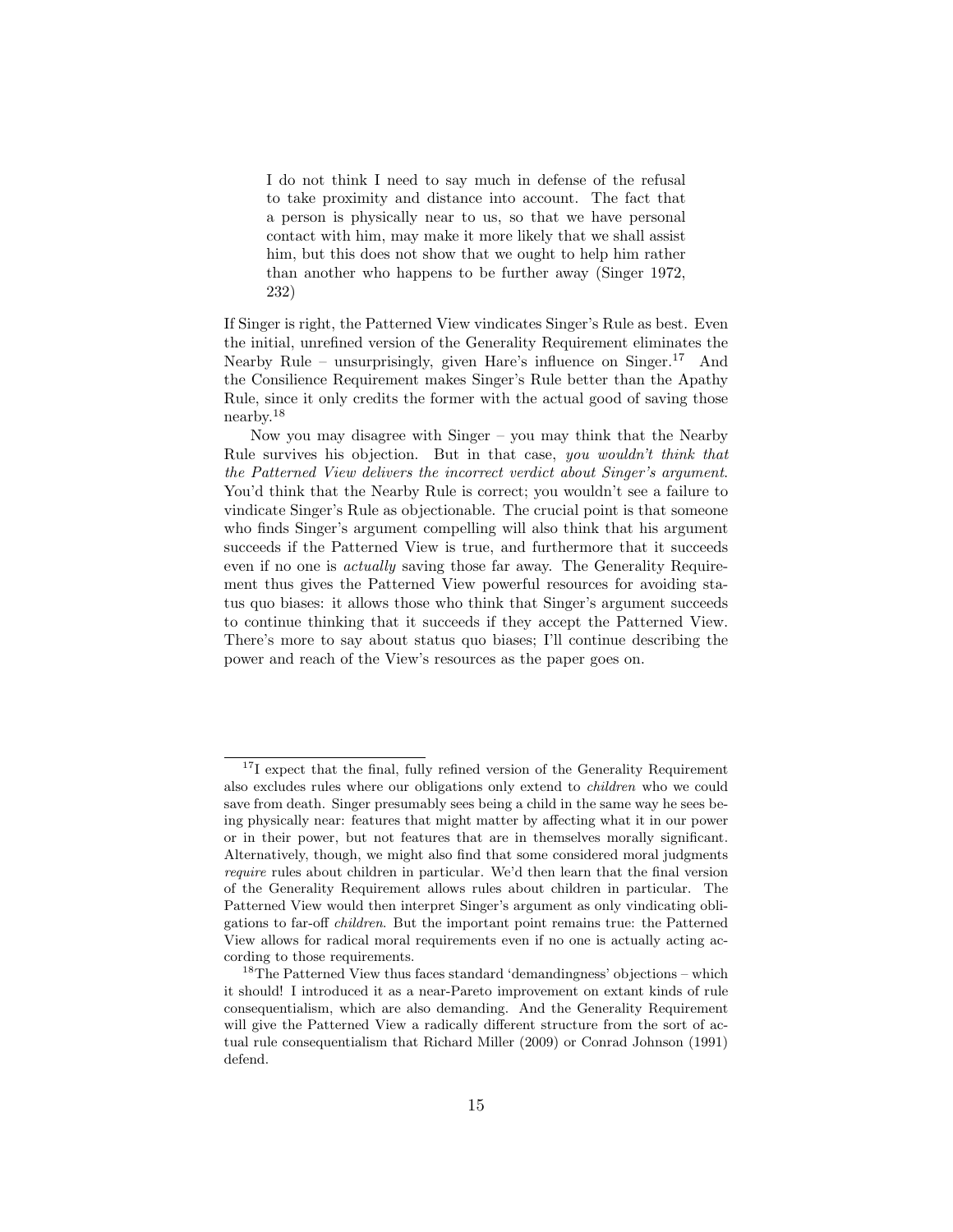#### 3 On rule worship

The Patterned View is itself an original contribution; no one else has defended anything similar. It captures the advantages of pattern-dependent views in a very new way. As later sections will argue, I think it cleanly solves a range of core problems. But even if you're not fully convinced that it cleanly solves those further problems, it's important to appreciate the range of ways that pattern-dependent views can be true. And one of this paper's core contributions is to expand our understanding of that range.

Now a standard complaint about rule consequentialism is that it involves a kind of 'rule worship' – a fetishistic concern for rules, rather an intelligible focus on the good that could be done. This section introduces a new answer to this complaint, then uses that new answer to support the Patterned View. I want to describe this distinctive answer before displaying the advantages of the Patterned View, to convince you that it's a highly principled way to secure those advantages.

To make the rule worship complaint more precise, start with a set of rules identified by some counterfactual profile. Maybe, for example, they're the rules whose universal acceptance would make things go best. Rosen complains "if [someone] tells me that he cares about conforming to such rules for the sake of conforming to such rules, then I would probably not believe him. I don't see how it could make sense to care about such conformity for its own sake" (Rosen 2009, 96). There is something highly intuitive about this complaint. Morality seems like something we can intelligibly care about, but rules distinguished only by some particular counterfactual profile don't.

#### 3.1 Background assumptions

This subsection introduces two background assumptions essential to my answer to the rule worship complaint.

The first background assumption is that there is a distinction between two levels of moral thinking. There is an ordinary level of moral thinking. At this level, I might reason from something like Ross' table of prima facie duties– that is, from a fairly settled body of convictions about what we ought to do. But there is also a *critical* level of moral thinking, where I evaluate if my settled body of convictions is correct or mistaken. I'll take rule consequentialists to be offering an account of the critical level, and Scanlon's contractualist to be offering a competing account. When beliefs at the ordinary level cannot be defended at the critical level, we should change them.<sup>19</sup>

We should recognize the two levels because we should recognize that moral reasoning plays two different psychological roles. The normative ethics seminar room exemplifies one role: thinking in a cool hour about our moral obligations. But we also reason about morality when our time

 $19$ I intend the metaphor of levels as an homage to R. M. Hare (1981), who developed a moral theory with a similar, two-level structure. But my metaphor is an homage, not a copy; there are significant differences.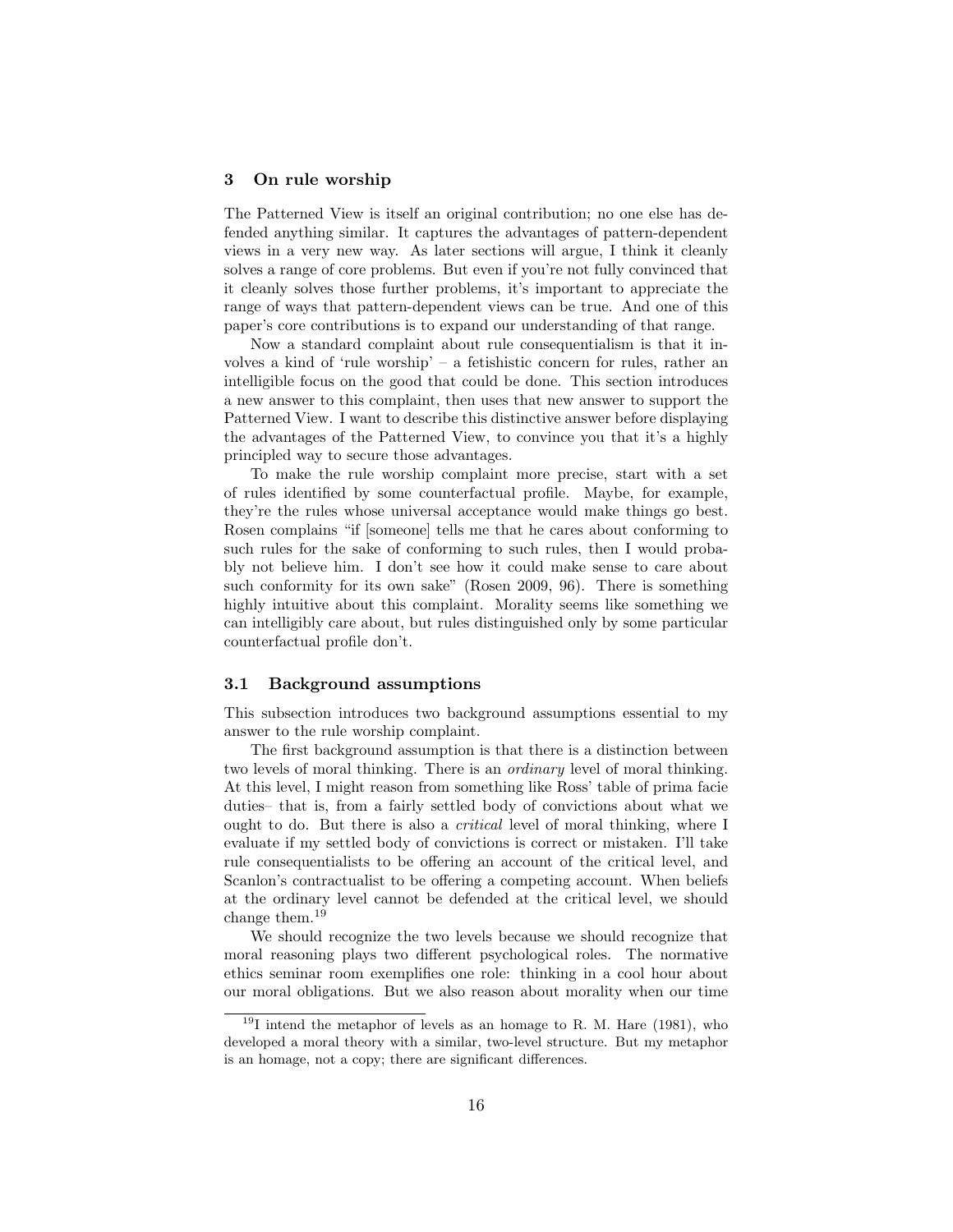or interests are limited. I might be faced with a choice between finishing comments on my student's paper and calling my mother on her birthday. In thinking about this choice, I weigh the different moral considerations that bear on the decision, but I don't work the choice out from first principles. When my time or interests are limited, I'm reasoning at the ordinary level, and when I'm in the seminar room, I'm reasoning at the critical level.

This distinction is worth caring about. Eliminating the ordinary level would be objectionably burdensome; ordinary ethical reasoning would take too long. It'd be working things out from first principles, each time. Eliminating the critical level would be objectionably conservative, because defenders of slavery would have no occasion for critical reflection. I'll assume that the ordinary level consists of rules that are selected at the critical level. Take this assumption to be expository: "rules" is just my label for whatever sort of thing we select at the critical level. We could also call them "decision procedures". It's intelligible to care about the distinction between the two levels of moral thinking, because of their different roles.

In fact, I take the distinction between the two levels of moral thinking to be largely uncontroversial. It's the same sort of distinction that act consequentialists like Railton (1984) draw between relying on decision procedures or rules of thumb and the sort of reasoning we do when we're working things out from first principles. Railton (1984) and Parfit (1984) have both argued compellingly that this distinction is at least *rationally* defensible. Now it is controversial whether moral reasoning should look different at the ordinary and critical levels; critics of 'esoteric' morality hold that it shouldn't. The most plausible criticisms allow that the distinction is in principle rationally defensible but insist that features distinctive to morality force moral reasoning at the two levels to look the same.<sup>20</sup>

My second background assumption will be, roughly, that critics of esoteric morality are right. I'll call this assumption my Publicity assumption:

Publicity: the two levels of moral thinking are both perspectives on our objective moral reasons.

Publicity is controversial. Act consequentialists like Railton think of the ordinary level of moral thinking as consisting of rules of thumb that fail to capture our objective moral reasons. Though it is intelligible to reject this supposition, I think it's also intelligible to accept it. Accepting it is a way of seeing morality as constitutively public. When we give our moral reasons to each other in ordinary life, we're giving each other the objective reasons that justify our actions, not giving rules of thumb that we aim to follow.

To illustrate, suppose that a doctor can cut up one healthy innocent person to save five sick people. Most of us think that cutting up the one is wrong. Act consequentialists like Railton can agree that it's wrong – at least, they can agree that we should all believe that it's subjectively wrong, wrong given the evidence that we have. For them, the fact he's an innocent person is a decisive subjective reason to not cut him up. Because his

<sup>20</sup>See Katarzyna De Lazari-Radek and Peter Singer (2010), Hooker (2016), and Singer and De Lazari-Radek (2016) for recent illuminating discussion.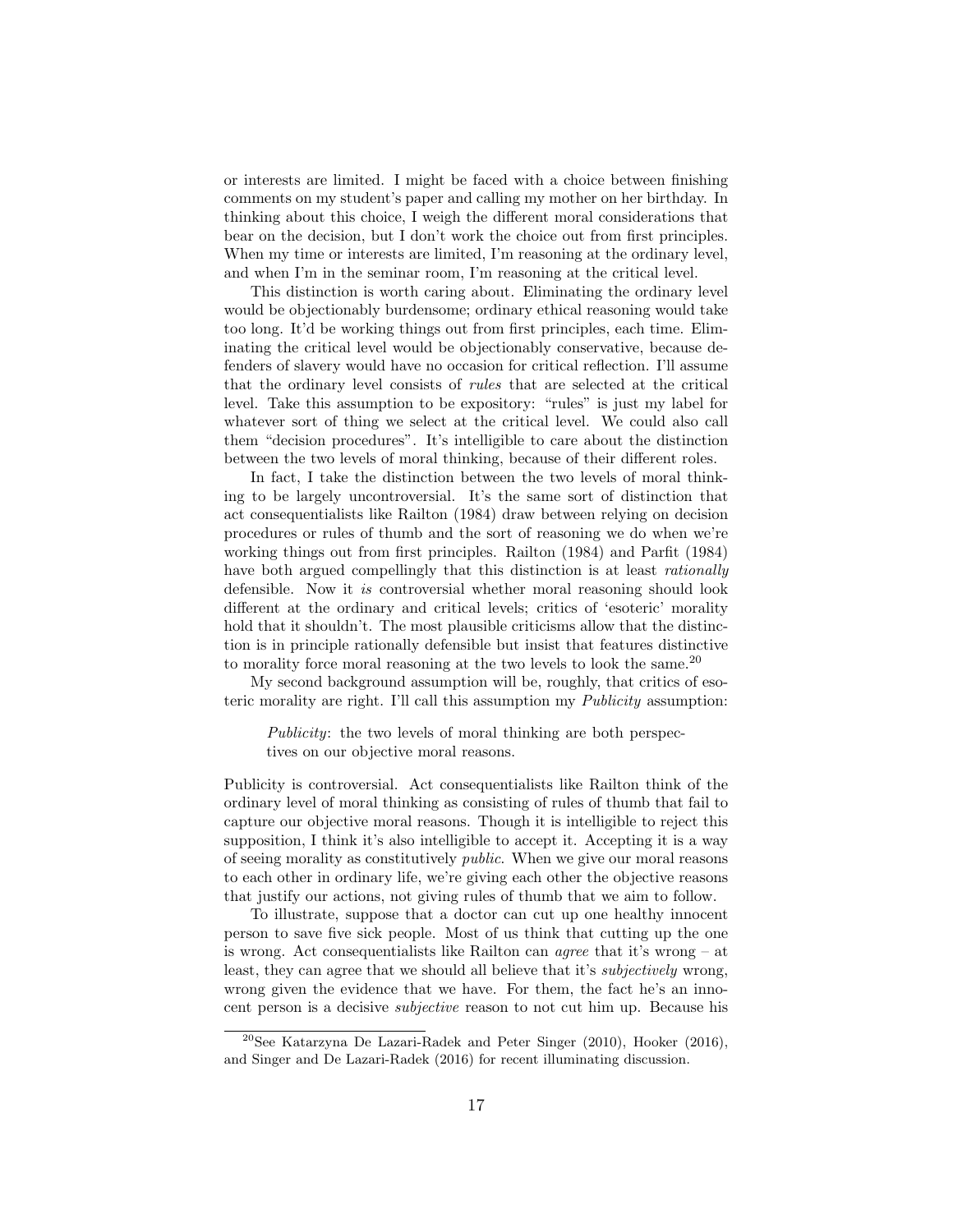innocence is a decisive subjective reason, we should always cite it when explaining to others why we didn't cut him up. Now as act consequentialists, they hold that cutting him up is sometimes *objectively* right. So they deny that his innocence is always a decisive objective reason to not cut him up. As a result, they claim that we know that we should sometimes explain our actions to others by appeal to reasons that are not our objective moral reasons. That claim is a violation of Publicity.

I claim that we can intelligibly care about Publicity without objectionable fetishism. I'll show that Publicity leads to the Patterned View. Since the motivation for Publicity is nonfetishistic, accepting the resulting view won't be fetishistic either. As a result, I don't expect you to find my second background assumption – Publicity – uncontroversial in the way I do expect you to see the first assumption as uncontroversial. Publicity plays a different role in what follows: providing nonfetishistic motivation.

#### 3.2 How Publicity leads to the Patterned View

As Scanlon emphasizes in 'Contractualism and Utilitarianism', normative theories are especially attractive when they ground moral facts in considerations that we intelligibly care about. Focusing on classic utilitarianism, he notes "it seems evident to people that there is such a thing as individuals being made better or worse off. Such facts have obvious motivational force; it is quite understandable that people would be moved by them in much the same way that they are supposed to be moved by moral considerations" (Scanlon 1982, 107). For Scanlon's utilitarian, caring about morality is intelligible because caring about welfare is intelligible. The Patterned View agrees. Caring about morality is intelligible because caring about agent-neutral good more generally is intelligible.<sup>21</sup>

But caring about agent-neutrally good isn't by itself a good motivation for the Patterned View. If you only cared about agent-neutral good, you'd appropriately aim at maximizing the amount of agent-neutral good you produce – you should accept act consequentialism. Act consequentialists could replace the Consilience Requirement with the Act Requirement.

> ACT REQUIREMENT: the moral value of  $\mathcal R$  is the agent-neutrally good or bad of every act that complies with R.

Motivating the Patterned View requires motivating the Consilience Requirement over the Act Requirement.

> CONSILIENCE REQUIREMENT: the moral value of a rule  $\mathcal R$  is everything actual that's agent-neutrally good or bad to the extent it's caused by actions that  $\mathcal R$  classifies as morally right.

 $^{21}$ I take the move from caring about welfare to caring about agent-neutral good more generally to be innocuous; if you disagree, replace my talk about agent-neutral good with talk about welfare.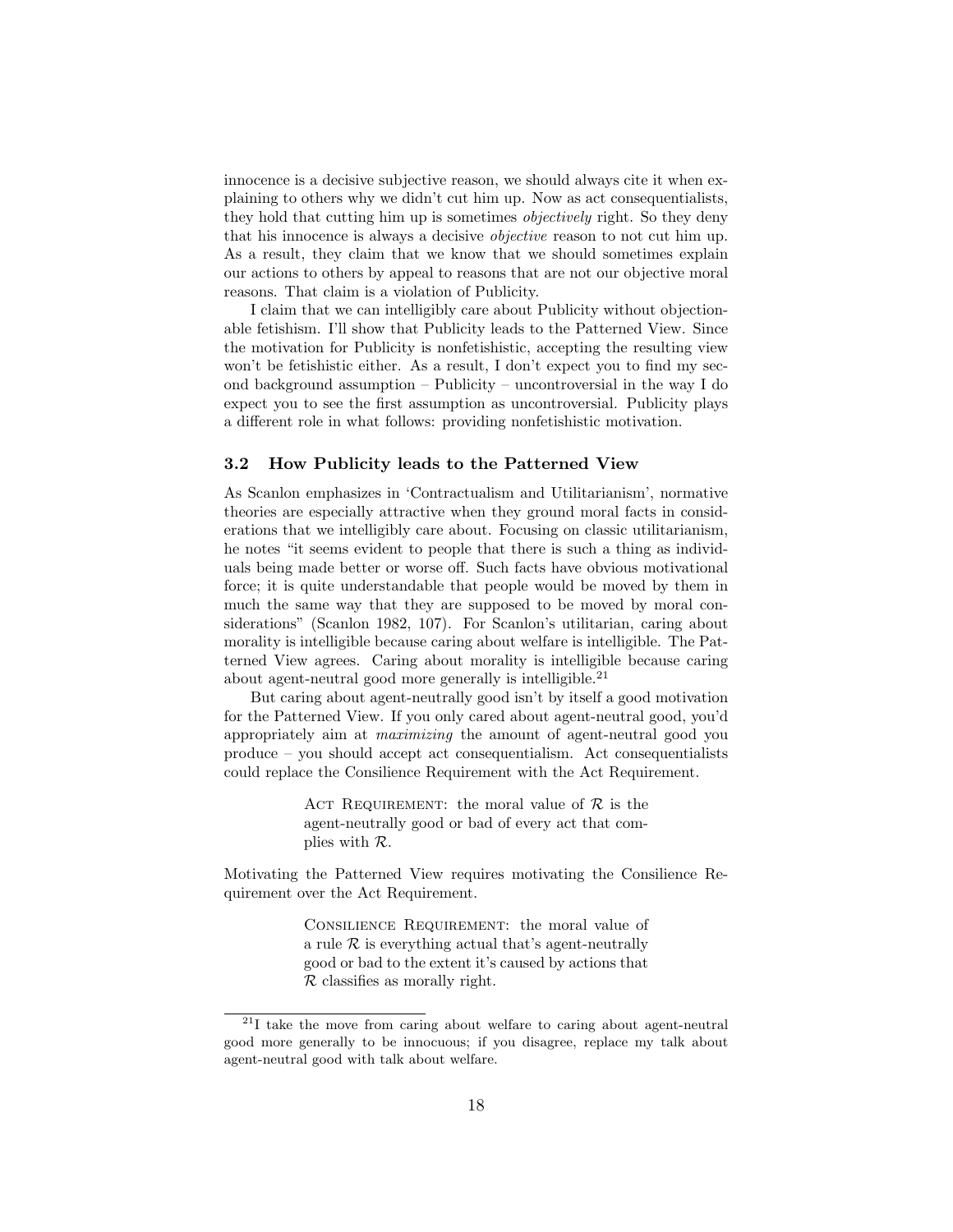I'll claim that Publicity motivates the Consilience Requirement over the Act Requirement.

Publicity: the two levels of moral thinking are both perspectives on our objective moral reasons.

Given my claim, caring about what's actually agent-neutrally good will combine with Publicity to establish the Consilience Requirement.

The Consilience Requirement tells us to ignore certain kinds of agentneutral good: what's produced by actions that are wrong according to the relevant rule  $R$ . Violating the Requirement thus must involve *paying* attention to the good that the wrong act causes. Remember that we're assuming that there is some set of set of rules that each person accepts at the ordinary level of moral thinking: the rules used when time or interests are limited. Violating the Requirement would thus involve two people: an evaluator (Evan), and a patient who acts wrongly  $(Pat)$ , where:

- at the ordinary level, Evan relies on a rule  $\mathcal R$  that classify Pat's action as wrong, while
- at the critical level, Evan pays attention to the good produced by Pat's action.

Violating the Consilience Requirement would first involve Evan thinking that Pat's action is wrong, at the ordinary level. That's just what it is for him to accept a rule at the ordinary level that classifies Pat's action as wrong. As a result, it makes sense for Evan to resent and be indignant towards her for what she's doing. The fact that someone acts wrongly is an objective moral reason sufficient for resenting them. So Evan has sufficient objective reasons for resenting Pat.

But if Evan pays attention to the good at the critical level, he would have sufficient moral reasons for being *grateful* for Pat's actions. After all, Pat's actions make the world better than it otherwise would be. And at the critical level, Evan is focusing only on the consequences of behavior – and it makes most sense for a consequentialist like Evan to feel grateful about behaviors that make things go better. So at the critical level, he has objective moral reason sufficient for being grateful to Pat for acting as she does. At this point, Evan has violated Publicity: he acknowledges different reasons at the critical level than at the ordinary level.

The violation of Publicity is perhaps clearest because the two levels of moral thinking rationalize inconsistent attitudes for Evan. The critical level rationalizes gladness about Pat's behavior, while the ordinary level rationalizes resentment. And those two attitudes are rationally inconsistent. Of course, gladness and resentment about the very same behavior can sometimes be rational. Maybe I can resent an action that's immoral, while also being glad about it because it benefited me – all without irrationality. In this case, though, I'm glad for prudential reasons, while resenting for moral reasons. Even if those attitudes are rational, Evan's attitudes cannot be. Given Publicity, the two levels of moral thinking are different perspectives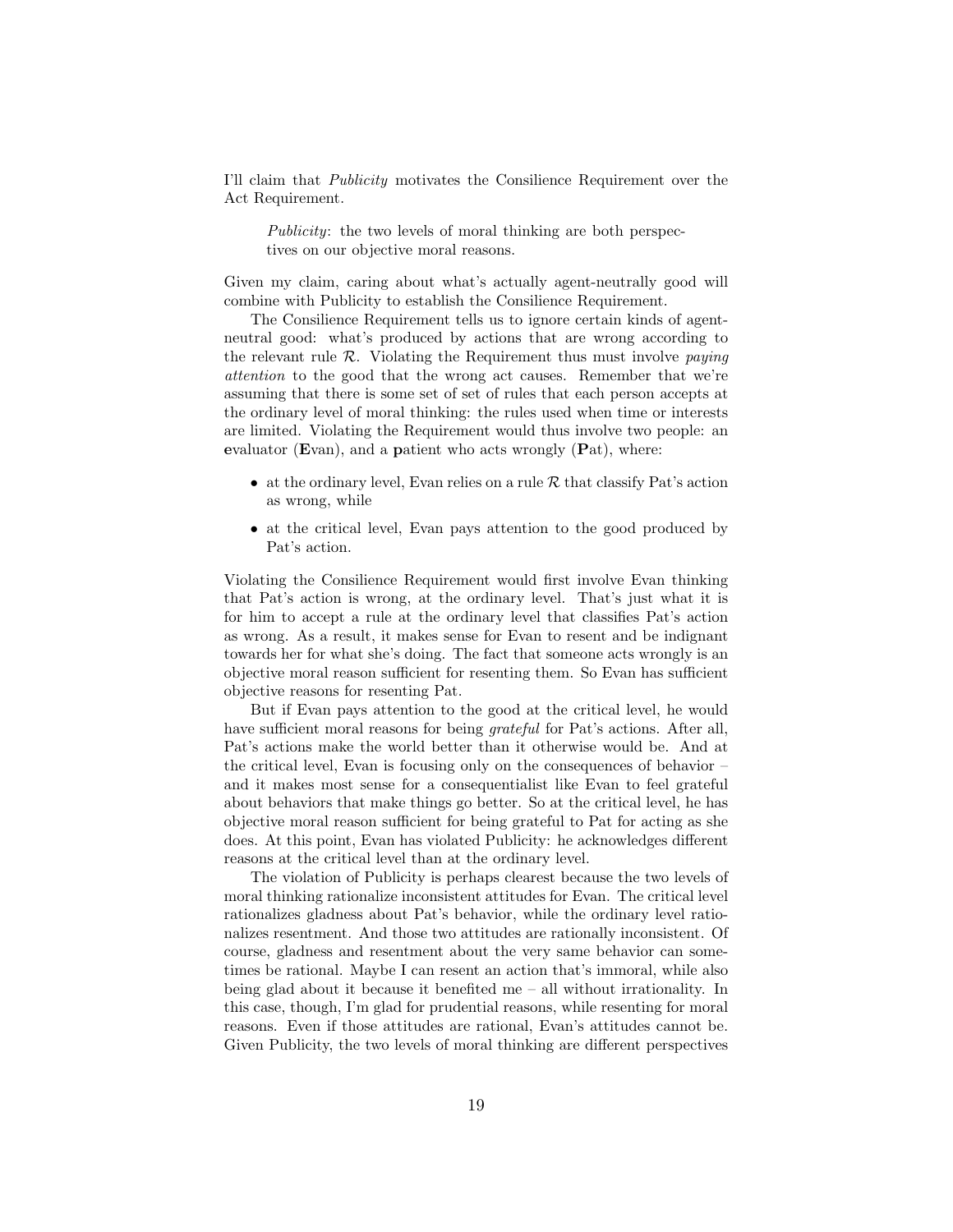on Evan's objective moral reasons. And it's hard to see how our consequentialist can rationally be glad about some behavior for objective moral reasons while also resenting the behavior for the very same objective moral reasons. For instance, our consequentialist can't appeal to incommensurability between the reasons. That appeal would require different reasons at the two levels, which violates Publicity.<sup>22</sup>

Evan is entangled in rational inconsistency. And the only assumption that I made about him was that he was violating the Consilience Requirement. So we can conclude that violations of the Consilience Requirement rationalize inconsistent attitudes for someone who accepts Publicity. The only way to avoid rationalizing inconsistent attitudes while accepting Publicity is to accept the Consilience Requirement. The Consilience Requirement guarantees that the two levels of moral thinking are consistent and consilient.<sup>23</sup>

Now traditional rule consequentialists often care both about something like Publicity and also about what's agent-neutrally good. As Darwall notes, Parfit's shift from the global consequentialism of Reasons and Persons to the Triple Theory of On What Matters rests on Parfit's coming to accept "a view of the deontic concept of moral rightness that ties it closely to blameworthiness and accountability in a way that effectively concedes a Rawlsian publicity condition" (Darwall 2014, 79). It thus looks like I'm arguing here that Parfit is somehow entangled in rational inconsistency.<sup>24</sup>

However, my argument doesn't apply to Parfit, because his motivations are subtly different. The argument for Consilience assumes that our ideal moral agent is motivated by what's *actually* agent-neutrally good. And, as we'll see in the next section, Parfit's ideal moral agent cannot be motivated

 $24$ Similar questions arise about the proposal from Dale Miller (2020), which also emphasizes something like a Rawlsian publicity condition.

 $22$ I'm making assumptions here that some might reject; for instance, Richard Arneson (2004) denies that judgments of wrong suffice for negative reactive attitudes. For my purposes, it's enough if Arneson agrees that Evan would have different reasons at the two levels of thinking – that's the crucial point that establishes a violation of Publicity. Such philosophers can see my appeal to the reactive attitudes as a dispensable heuristic.

<sup>&</sup>lt;sup>23</sup>This motivation for the Patterned View dissolves some challenges. An editor objects: "suppose that the only reason numerous acts that are morally right according to R are actually performed is that our society went to great lengths to see it to it that people internalized R. But suppose that the cost in terms of the agent-neutral badness that was incurred by our society in getting people to internalize R far exceeds the agent-neutral goodness that these acts produced. And assume that these acts would not have actually been performed but for the fact that our society went to these lengths." The editor worries that that would mean, implausibly, that R is one of the best rules. The Patterned View would include R as one of the best rules. But it'd also include a rule forbidding the inculcation of R, since the costs outweigh the benefits. The actions that R enjoins are then right, even though inculcating R was wrong. This verdict should look principled given the motivation for the Patterned View: it'd make sense to be grateful to those who do the R-actions, since they're part of a good pattern, even though it'd also make sense to resent those who inculcated R.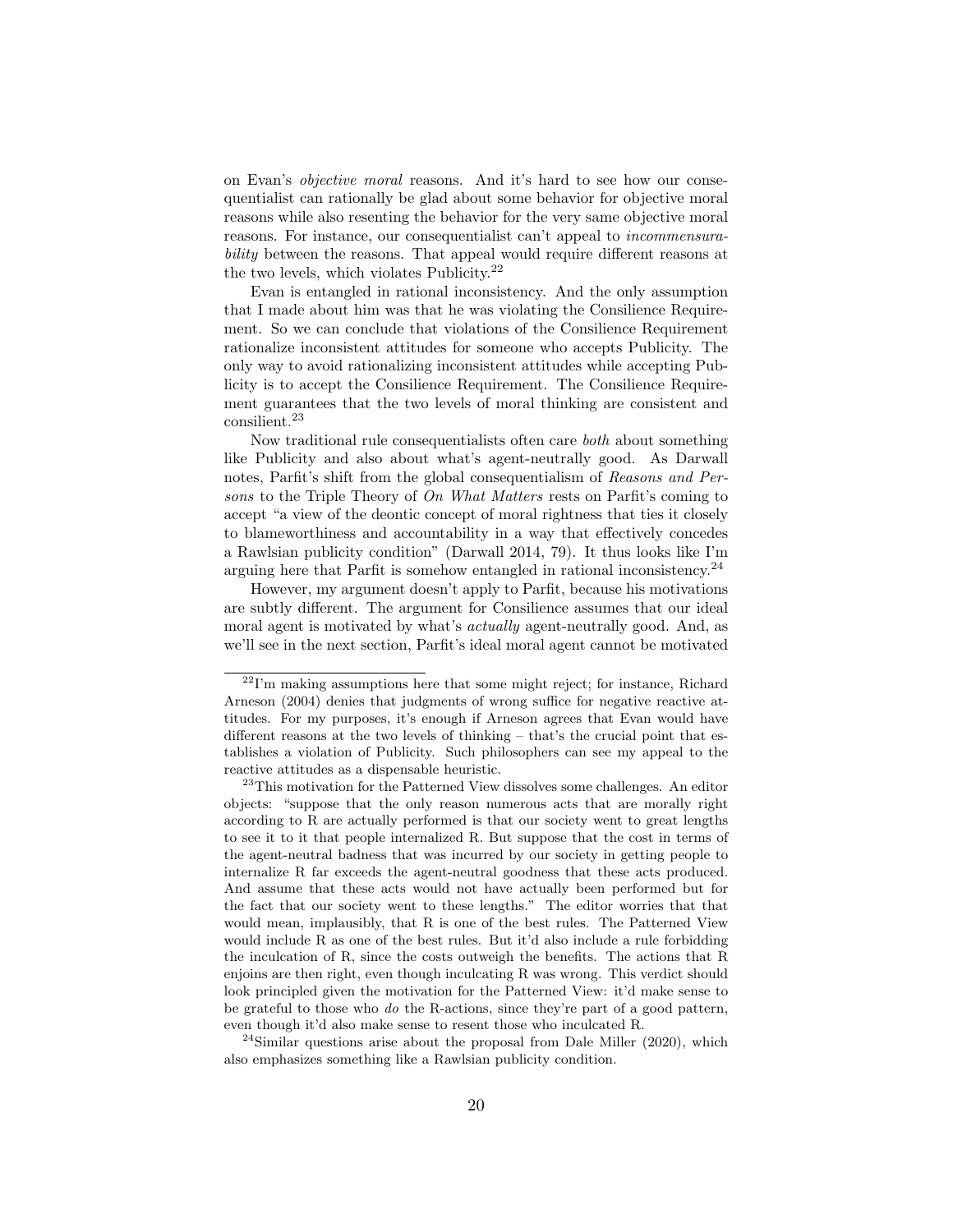merely by what's actually agent-neutrally good; his agent must also care about what's counterfactually good. The central motivation for this paper is to formulate pattern-dependent views like rule consequentialism free of counterfactuals, focused only on what's actually good. I take the argument of this section to show that the Patterned View is the uniquely correct way to do so. Even if I didn't succeed in establishing that strong of a conclusion, the argument at least suggests that it's a highly principled way of doing so.

I've emphasized how schematic the Patterned View is – how it can incorporate the advances that others have made in formulating rule consequentialism. My initial formulation focuses in effect on following the rules:

> Consilience Requirement: the moral value of a rule  $\mathcal R$  is everything actual that's agent-neutrally good or bad to the extent it's caused by actions that R classifies as morally right.

But the argument from Publicity suggests a further development of the Patterned View. The reactive attitudes respond to the agent's quality of will as displayed in their actions, not just the actions themselves. Given the argument from Publicity, a better Consilience Requirement might restrict attention to actions that *display the agent's quality of will* and that  $\mathcal{R}$ classifies as morally right.

#### 4 How the Patterned View is an improvement

We should expect the Patterned View to be an improvement over extant versions of rule consequentialism. It eliminates the counterfactual comparisons that play a central role in those views. And those counterfactual comparisons are just the sorts of things that we know from other subfields create important problems.

This section will show that the Patterned View makes good on this expectation. It focuses on two core problems: the ideal worlds objection that Gideon Rosen (2009), Derek Parfit (2011), and Abelard Podgorski (2018) have recently discussed, and problems about 'minimizing conditions' that David Lyons (1965) introduced and that Holly Smith (2010) generalized. These problems are just the sorts of problems we would expect to arise for views where counterfactuals play a fundamental role. The Patterned View will avoid them precisely because it's free of counterfactuals.

But I want to begin by setting aside one kind of challenge to rule consequentialists. Imagine a demon who'll cause actual disaster unless we all believe that killing our firstborn is required. If the demon's effects happen both in the actual world and in the worlds that matter for a particular rule consequentialist, any kind of rule consequentialist, including the Patterned View, would predict that killing one's firstborn is morally required.

Though this sort of demon example is silly, it elucidates the facts that pattern-dependent views acknowledge as grounds. It shows that patterndependent views ground a great many moral facts in contingent empirical facts – many more moral facts than other normative theories. Rule consequentialists can reasonably respond that morality is sensitive to problems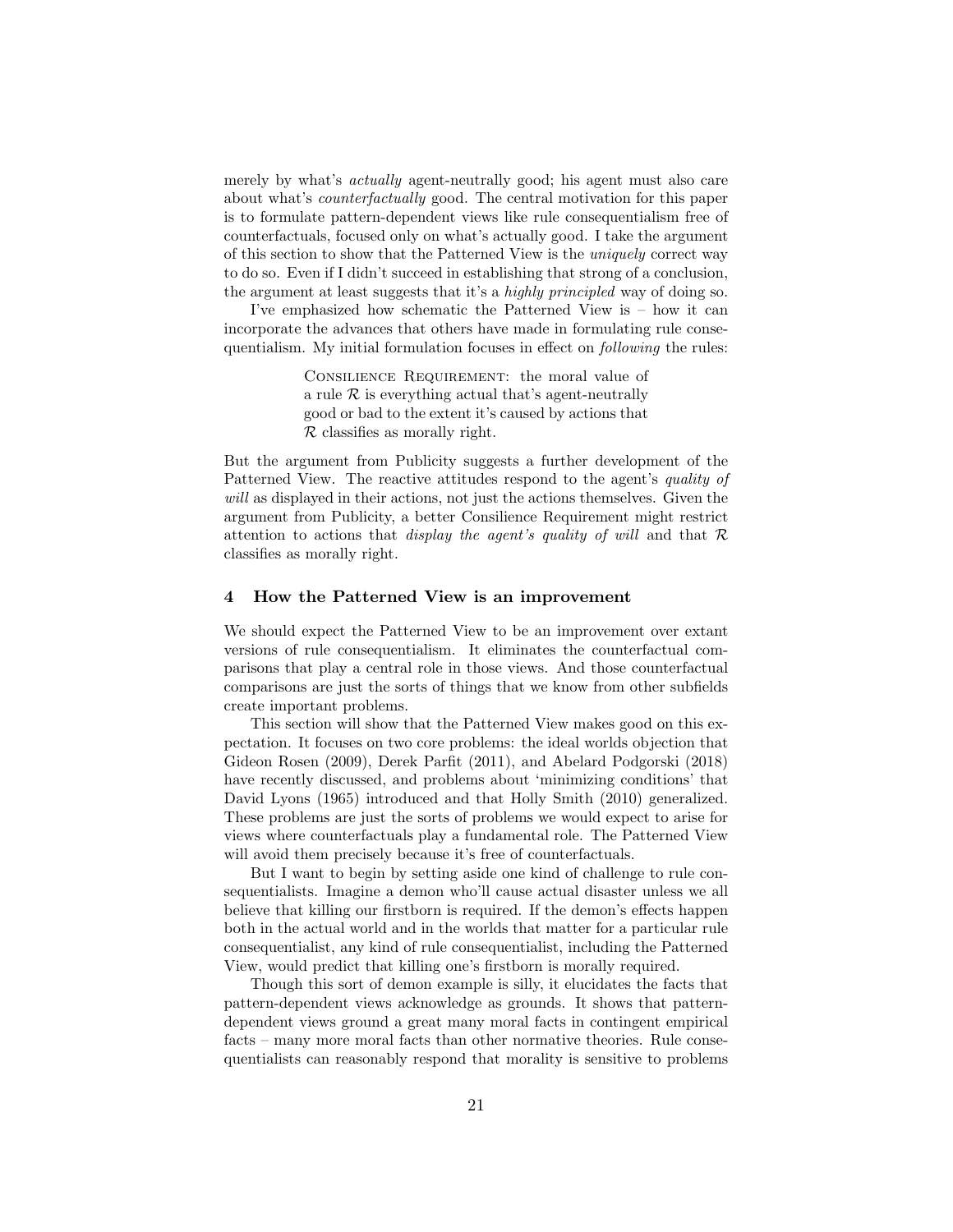in the real world; morality depends on what would *realistically* make things go best. As a result, moral facts can appropriately be grounded in contingent empirical facts. Fanciful examples about how the actual would could be are not objections, just elucidations of the view. Moreover, objections from fanciful examples about what could happen reveals a kind of moral bankruptcy, not taking our practical problems with appropriate seriousness. Rawls emphasizes the same point: "there is no objection to resting the choice of first principles upon the general facts of economics and psychology" (Rawls 1971, 137), and vigorously resists fanciful counterexamples (Rawls 2001, §19). §5 will return to this point.

So I acknowledge at the outset that the Patterned View and traditional rule consequentialists all face a common feature: that they ground a great many moral facts in contingent empirical facts. §§4.1-2 will describe two additional problems for traditional rule consequentialists, and show how the Patterned View solves them. Those two problems are different from and much more serious than any problems about what actually happens. Remember that the ambition of this paper is to introduce the Patterned View as a near-Pareto improvement on extant pattern-dependent views. Even if you think problems about actual effects doom the Patterned View as well as traditional consequentialism, my goal is to convince you that the Patterned View is the most promising formulation.

#### 4.1 The ideal world objection

Parfit introduces the ideal world objection with the pacifist rule: never use violence. Universal acceptance of this rule would plausibly be better than universal acceptance of any other rule about violence, because violence wouldn't be necessary if no one else is violent. So a universal acceptance consequentialist seems forced to predict that violence is always wrong.<sup>25</sup> And that prediction is implausible. The shallow problem is that it's implausible for those of us who find pacifism facially implausible.

The deeper problem is that the explanation of pacifism seems wrong, that it rests on something irrelevant. In fact, even pacifists should agree that it rests on something irrelevant. For the universal acceptance rule consequentialist, actual violence is simply irrelevant: she idealizes in a way that erases actual violence. Defensible versions of pacifism, in contrast, squarely face the violence that actually occurs. A natural diagnosis is that the wrongness of violence must be grounded in actual features of violence. Very roughly, the ideal world objection is that universal acceptance rule consequentialism grounds its wrongness elsewhere.

Brad Hooker's rule consequentialism faces the same kind of problem.

"an act is wrong if and only if it is forbidden by the code of rules whose internalisation by the overwhelming majority of everyone everywhere in each new generation has maximum

 $^{25}$ There are lots of tricks it's tempting to try, but Podgorski works through them systematically and shows that they cannot succeed (Podgorski 2018, 287ff, 293n7).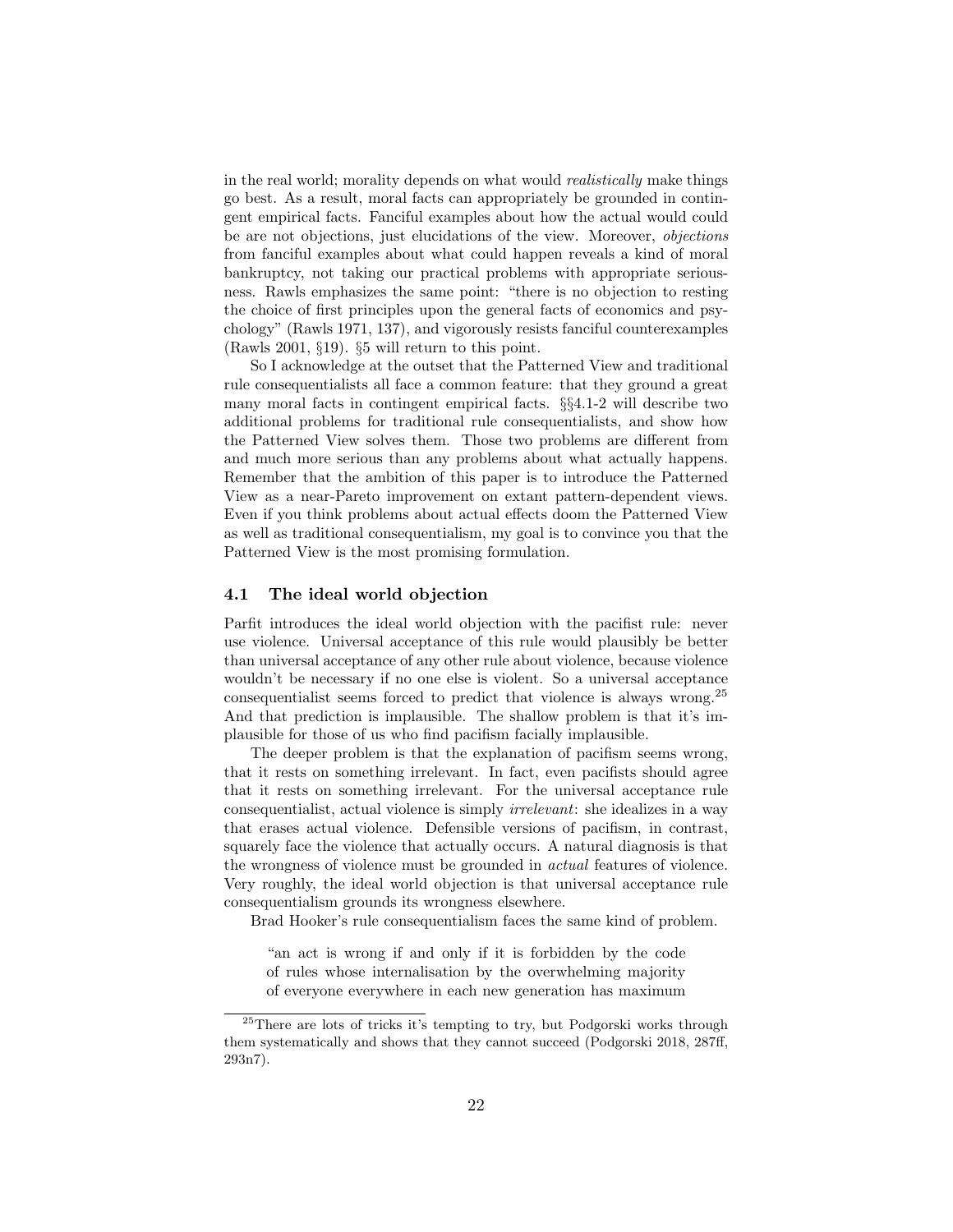expected value in terms of well-being (with some priority for the worst off)" (Hooker 2000, 32)

Rawls insists on the fact of reasonable pluralism: that "a plurality of reasonable yet incompatible comprehensive doctrines is the normal result of the exercise of human reason within the framework of the free institutions of a constitutional democratic regime" (Rawls 2005, 16). Hooker's idealization erases this sort of plurality, or at least insists that no more than an overwhelming minority will accept different moral views.

And the fact of reasonable pluralism plays a central role in Rawls' reasoning about toleration, a role that would not be played by the facts that Hooker acknowledges about an overwhelming minority. For one thing, it's much easier for a society to be stable for the right reasons if an overwhelming majority is guaranteed to to accept the same moral convictions. Now the details of the problem for Hooker are going to be much more subtle than the details of the problem for the universal acceptance consequentialist, but we don't need to work through the details to anticipate that similar problems will arise. In both cases, the views erase important features of what we're evaluating: either the fact of violence or the fact of reasonable pluralism.

It's natural to hope for a version of rule consequentialism that avoids this sort of problem. We could go through different versions, checking in each case whether the version allows for examples like the pacifism example or the reasonable pluralism example. But that approach risks losing the forest for the trees – missing general patterns in the deluge of examples. A better approach would be to find a general recipe for generating these sorts of examples, and then see whether any version of rule consequentialism can evade the general recipe.

Abelard Podgorski (2018) has recently provided just such a general recipe. He focuses on what he calls *duds*, which are objects that can produce either a great amount of good or a great amount of bad that are only triggered by non-actual patterns of behavior. The pacifism example and the reasonable pluralism example both involve duds. The pacifism example can be modeled as a dud that is triggered only by universal acceptance of the pacifism rule. It's as if there is an angel or a demon who would make the world extremely good iff everyone complies with the pacifism rule. Since that angel/demon won't actually do anything, their presence is intuitively morally irrelevant. It doesn't matter morally whether they make things extremely good or extremely bad iff everyone accepts the same rules, but it matters for universal acceptance rule consequentialism. The reasonable pluralism example involves a dud triggered by internalization by an overwhelming majority of the same rules. It's as if there is an angel or a demon who would make the world extremely good iff an overwhelming majority internalized the same rules about morality. Since that angel/demon won't actually do anything, it doesn't matter morally if they'd make things extremely good or extremely bad, but it would matter for Hooker.

The same problem arises for Parfit's own view: adopt the rules that do the best at any level of adherence. His view will face the ideal world objection, because it takes duds to be relevant. Assume at first that there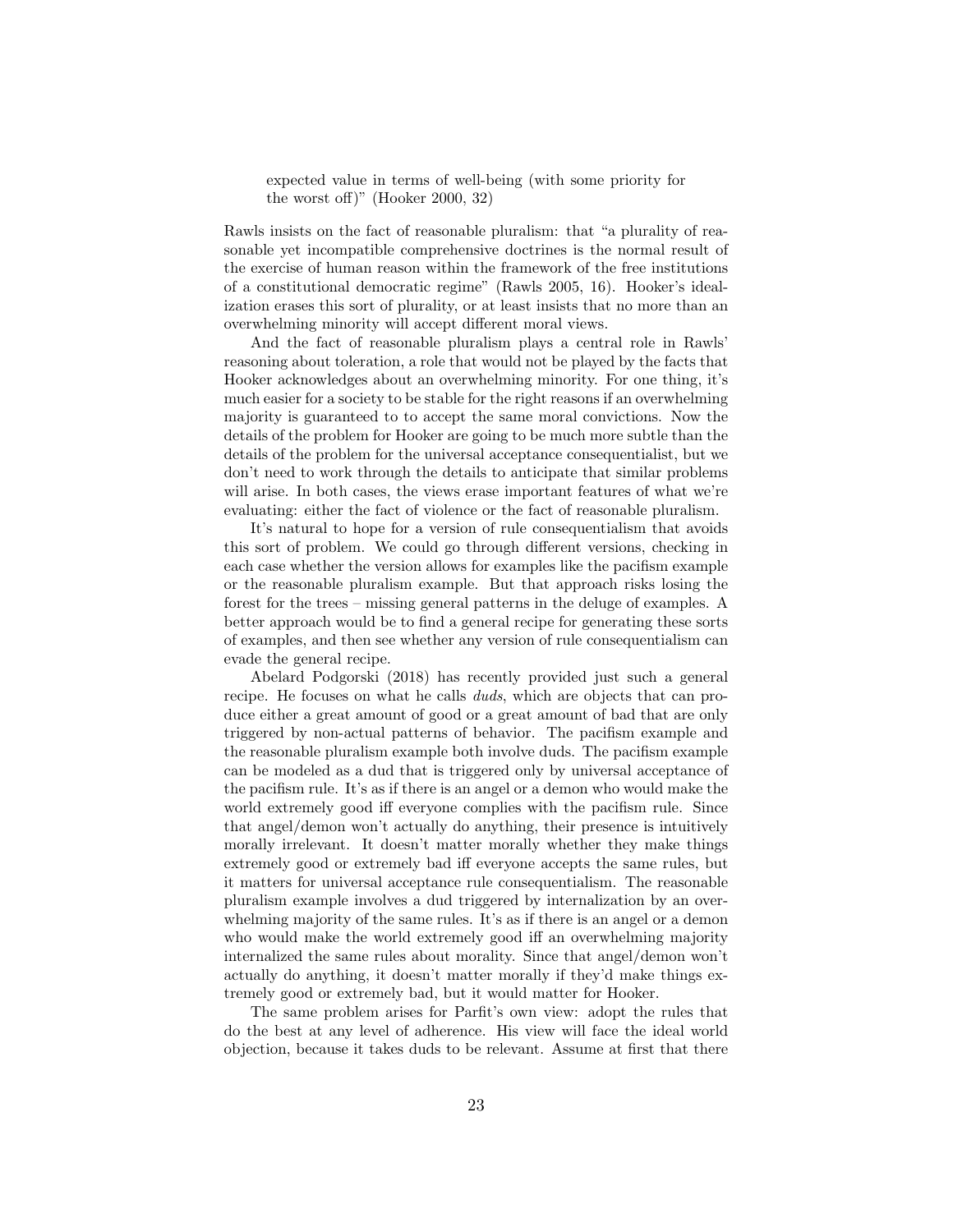aren't any duds on any level of adherence. Then suppose that a dud is added that makes universal adherence to a rule requiring  $\phi$ -ing very bad. This dud affects what rules do best at any level of adherence, by affecting what does best at universal adherence.

Once we've seen the problem for Hooker and Parfit, we can see that all extant versions of rule consequentialism will mistakenly take duds to be morally relevant. Let  $P$  be the pattern (or set of patterns) that the rule consequentialist takes to determine what's forbidden, required, or permitted. (Maybe  $\mathcal P$  is internalization by an overwhelming majority in each new generation.) Assume that there is no actual  $\mathcal P$  of  $\phi$ -ing, either now or in the future, and that there is no dud on a  $\mathcal P$  of  $\phi$ -ing. (In our example, that'd mean that there are no demons or angels, and that we're not internalizing the exact same rules in each new generation.) Then suppose that a dud on a  $\mathcal P$  of  $\phi$ -ing is *added*. That dud can flip what was previously required into something wrong, if the dud has bad enough consequences, or flip something previously wrong into something required, if the dud has good enough consequences.

The ideal world objection applies even to views that focus just on the actual patterns, like Richard Miller's actual rule utilitarianism:

(ARU2) An act, a, is morally right if and only if it is not the case that there is a practice, P, such that P governs the situation in which a would occur; P forbids a; P is de facto in the society in which a would be performed, and P promotes happiness (Miller 2009, 19).<sup>26</sup>

Promotion is comparative: promotion as compared to some baseline. There can be duds on whatever baseline is taken to be relevant. Those duds would be triggered at the baseline but could never be triggered in the actual world. Adding those duds would affect what we're required to do on actual rule utilitarianism; the very same problem arises.<sup>27</sup> That's why the Patterned View avoids any mention of promotion. Very surprisingly, merely appealing to actual effects isn't enough to solve the problem. Podgorski (2018) argues that the ideal-world objection will arise for *any* rule consequentialist view.<sup>28</sup>

 $26$ The view that Conrad Johnson (1991) defends is similar.

 $^{27}\mathrm{See}$  p. 291 of Podgorski (2018) for his presentation of this point.

<sup>&</sup>lt;sup>28</sup>Problems about duds are very different from problems about actual effects on what happens. I earlier imagined a demon who would cause actual disaster unless we all accepted that killing the firstborn was morally required. All kinds of rule consequentialism, including the Patterned View, would take that demon to affect our moral obligations. I suggested earlier that all rule consequentialists should dismiss this case as fanciful: that they insist that morality addresses our actual practical problems, and such demons are not among them. The demon example isn't an objection; it only shows that moral facts are ultimately grounded in contingent empirical facts for rule consequentialists.

Crucially, though, dismissing the actual disaster case as fanciful requires a solution to the ideal worlds objection. After all, the ideal worlds objection shows that the targeted view is itself fanciful and ignores the problems in the real world. For example, the pacifism example shows that universal acceptance rule conse-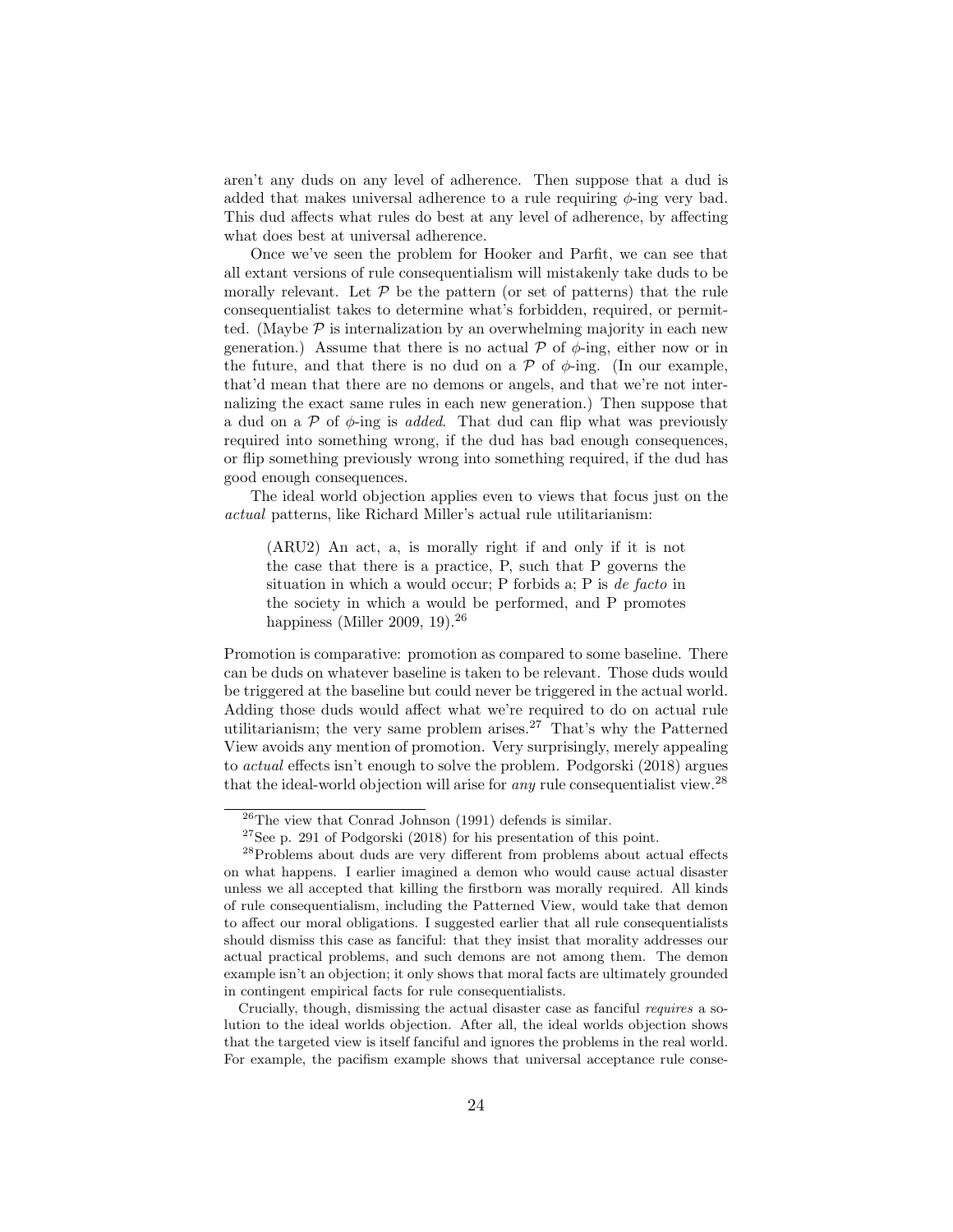This paper aims to formulate a pattern-dependent view free of counterfactuals. I said that it's worth looking for such a view because we know that appeal to counterfactuals generates systematic problems. And the ideal world objection is just the sort of problem we would expect to arise – I think it shows that extant rule consequentialists all commit the Conditional Fallacy that Shope (1978) describes. (Someone who understands that fallacy could have generated much of the literature on the ideal world objection just by applying Shope's general recipe.) So when we encounter the ideal world objection, we should think: of course this kind of objection arises – it's just what we would expect to arise given the appeal to counterfactuals! In both literatures, too, silly examples about angels or demons are the easiest ways to illustrate the problems, but the problems are serious even if the easiest illustrations are silly.

The Patterned View cleanly avoids the ideal world objection. The Patterned View is that the demands of morality are the demands of the rules that are morally best, with the:

> GENERALITY REQUIREMENT: the morally best rules are sufficiently general, and the Consilience Requirement: the moral value of a rule  $\mathcal R$  is everything actual that's agent-neutrally good or bad to the extent it's caused by actions that  $R$  classifies as morally right.

Duds are automatically irrelevant. Actual events are the only things that matter for the Patterned View. Since duds don't change anything actual, duds cannot change what is right or wrong. And unlike Miller's view, promotion plays no role, so there is no problem about duds affecting the baseline. No surprises here: the ideal world objection arises essentially from use of counterfactuals, so the Patterned View will of course avoid it.

Now the Patterned View does rest on facts about causation, and some philosophers defend counterfactual analyses of causation, as noted earlier. But their appeal to counterfactuals doesn't reintroduce the ideal world objection. Causation is a 'black box' for the Patterned View: as long as your account of causation agrees that fair trials cause stable systems of justice, the Patterned View can incorporate it. Moreover, a counterfactual analysis of causation doesn't itself answer the ideal world objection. It doesn't help Parfit answer it, or anyone else. (If you're skeptical, note that someone who

quentialism fancifully ignores actual violence. Duds may only show that a view possibly ignores actual features of an action, rather than showing it actually does – but I'll just assume that we don't want even a view that possibly ignores actual features. The rule consequentialist thus faces a dilemma. Her view will have implausible consequences given sufficiently fanciful suppositions about what actually happens. If she acknowledges a need to address those suppositions, we have decisive evidence against her view. But if she dismisses the fanciful suppositions as fanciful, she needs to solve the ideal worlds objection. If she doesn't, her own view allows for similarly fanciful explanations.

<sup>§</sup>5.2 discusses this kind of point in further detail.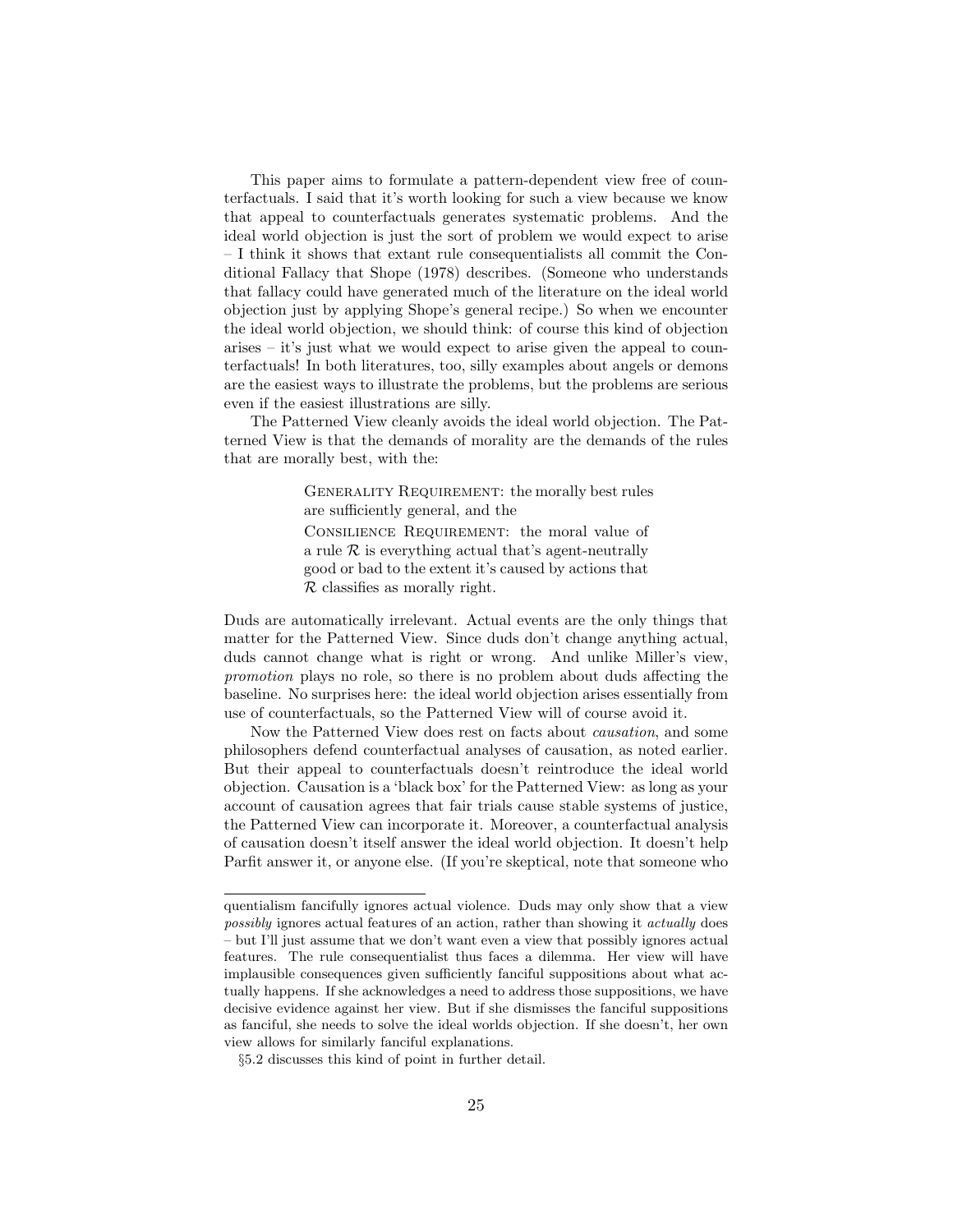accepts a counterfactual analysis of causation would still think that Parfit has a serious problem.) I earlier claimed that proponents of counterfactual analyses of causation should think that something special about causation allows a counterfactual analysis to succeed. I take this subsection to have made good on that claim. The ideal world objection remains an insuperable problem for traditional kinds of rule consequentialism, whatever is true about causation.

#### 4.2 Minimizing conditions

David Lyons (1965) identified a debilitating problem for rule consequentialists – what he calls a problem about 'minimizing conditions'. Holly Smith generalized the problem, which she introduces with this example.

An important public good would be secured if almost everyone avoided polluting the river. If 90 percent of the industries bordering the river dispose of their waste elsewhere, the river will be healthy. However, if fewer than 90 percent dispose of their waste elsewhere, and more than 10 percent of the industries instead discharge waste into the river, the river will be dangerously polluted. On the other hand, suppose almost all the industries bordering the river discharge their waste into it so that the river is seriously polluted. If you are one of the industrialists, for you to join the few industrialists who avoid discharging waste into the river would be to impose a cost on yourself without producing any public good, since the river will be polluted whatever you do. (Smith 2010, 419)

Since your refusal to discharge into the river makes no difference but is costly for you, discharging into the river seems permissible. But rule consequentialists struggle to explain why. Focus in particular on the cases where some public good exists at the rule consequentialist's favored embedding but the public good won't actually exist. Because the favored embedding produces the public good, the rule consequentialist seems to tell you to do your part to producing the public good; in Smith's pollution case, the rule consequentialist seems to predict that discharging your waste into the river is wrong, rather than permissible. Lyons thinks of this problem as a problem about minimizing conditions, because he thinks of it as a problem about minimizing how bad things get for you if others aren't cooperating.

A natural response is that the best rules are conditional: roughly, don't discharge if others aren't, but discharge if enough others are too. But at the favored embedding, the conditionalized rule will be no better than the bare rule enjoining you to not discharge. The public good will exist if either the conditional rule or the non-conditional rule is embedded. And since the embedding will be one where others aren't discharging waste, the part of the conditionalized rule that distinguishes it from the categorical rule is silent. The two rules seem tied; the rule consequentialist seems unable to deliver a determinate answer. Smith shows in compelling detail that it's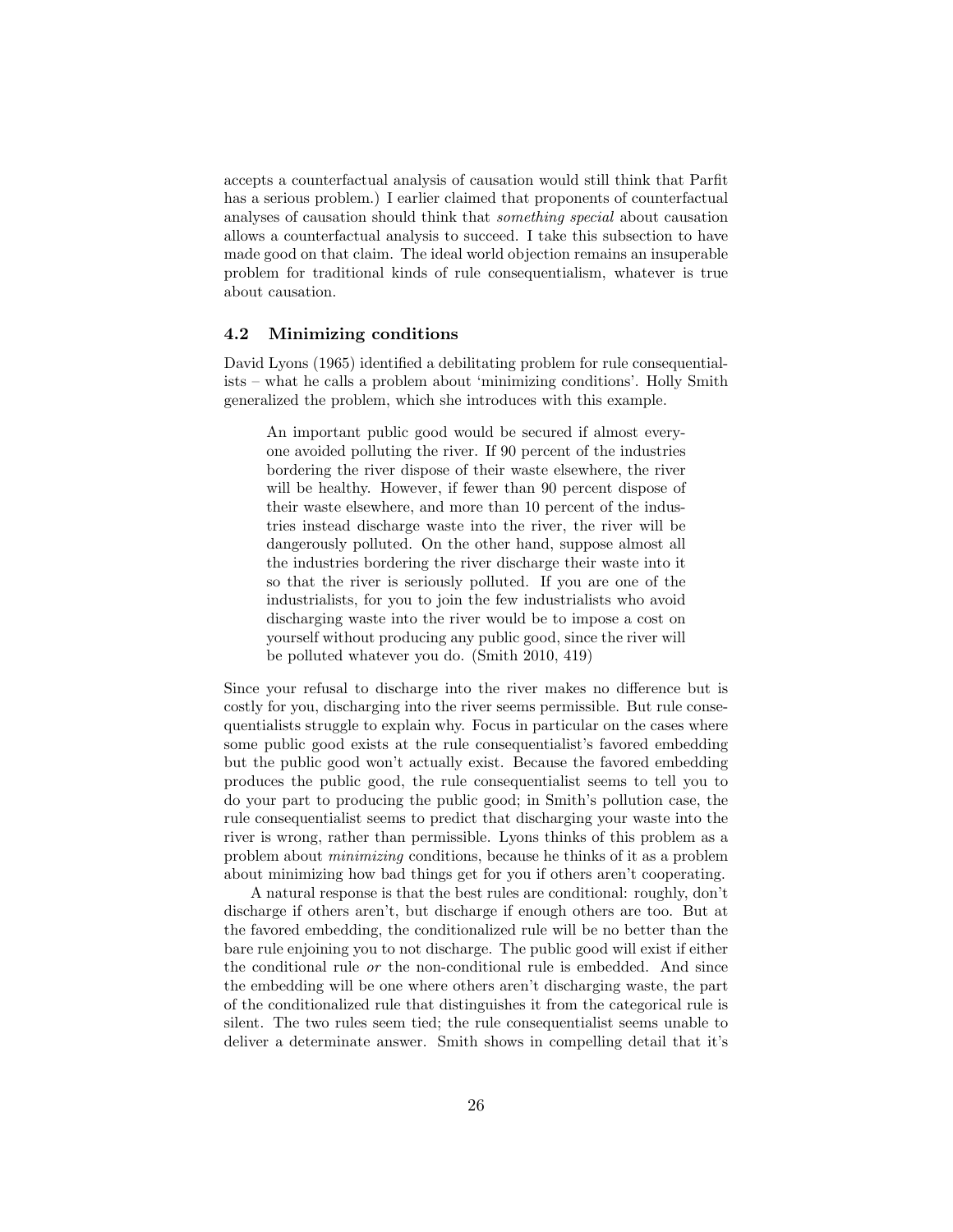simply impossible to avoid indeterminacy here, no matter how sophisticated the theory becomes (Smith 2010, 421–426).

Now contemporary rule consequentialists often break such ties by preferring whichever rule is closest to conventional morality (Hooker 2000, 32).<sup>29</sup> Discharging waste into the river would then be permissible in part because conventional morality permits discharging it. Smith doesn't discuss this response. It's perhaps unsurprising that she doesn't, because it is quite strange. Though it avoids her problem, it's not clear whether it avoids it in the right way. Conventional morality as a tie-breaker makes sense for an act consequentialist who sees rules as mere rules of thumb. But it makes much less sense as an essential part of the nature of morality.

In particular, it's hard to see how moral *realists* can use conventional morality as a tie-breaker. It's natural to characterize moral realists as philosophers who take moral properties (like being right or being wrong) as independent of and more fundamental than our evaluative attitudes. Think of a layer metaphor: the lower layers are the more fundamental ones. For moral realists, moral facts are in a lower layer than our evaluative attitudes. But incorporating conventional morality as part of the essence of morality puts our evaluative attitudes in the same layer as moral facts. So it abandons moral realism.<sup>30</sup>

The Patterned View supports a very different answer to Smith and Lyons.<sup>31</sup> The simplest version of Smith's case is one where we already know that more than 10% of the industrialists are polluting. In that case, the best rule would be:

River, given belief: discharging into the river is right if you reasonably think the public good won't exist.

This rule contrasts with a rule forbidding discharging into the river.

Elsewhere, given belief: discharging into the river is wrong even if you reasonably think the public good won't exist.

River, given belief is credited with the benefits of discharging into the river: the benefits that flow from the resources freed up by discharging into the

 $^{29}$ Richard Brandt (1963) and David Copp (1995) incorporate similar ideas.

<sup>&</sup>lt;sup>30</sup>A referee helpfully suggests that the appeal to conventional morality might serve only to make morality accessible to the agent, so that it's an instance of the sort of perspectivism that T. M. Scanlon (2008) or Elinor Mason (2013) defend. But the appeal to conventional morality has to be doing more than that. We know that conventional morality could have been different – it could have required not discharging into the river even if others discharge. A moral realist would insist that only one of those two possibilities is one where conventional morality gets moral reality right. It seems like Hooker would have to disagree. And he can't trace that disagreement back to a limitation on our current information: we know that conventional morality could have been different.

 $31$ <sup>I'll</sup> assume that the Generality Requirement isn't itself enough to answer their objection; they're describing a general possibility by focusing on a specific example, and I'll follow their lead.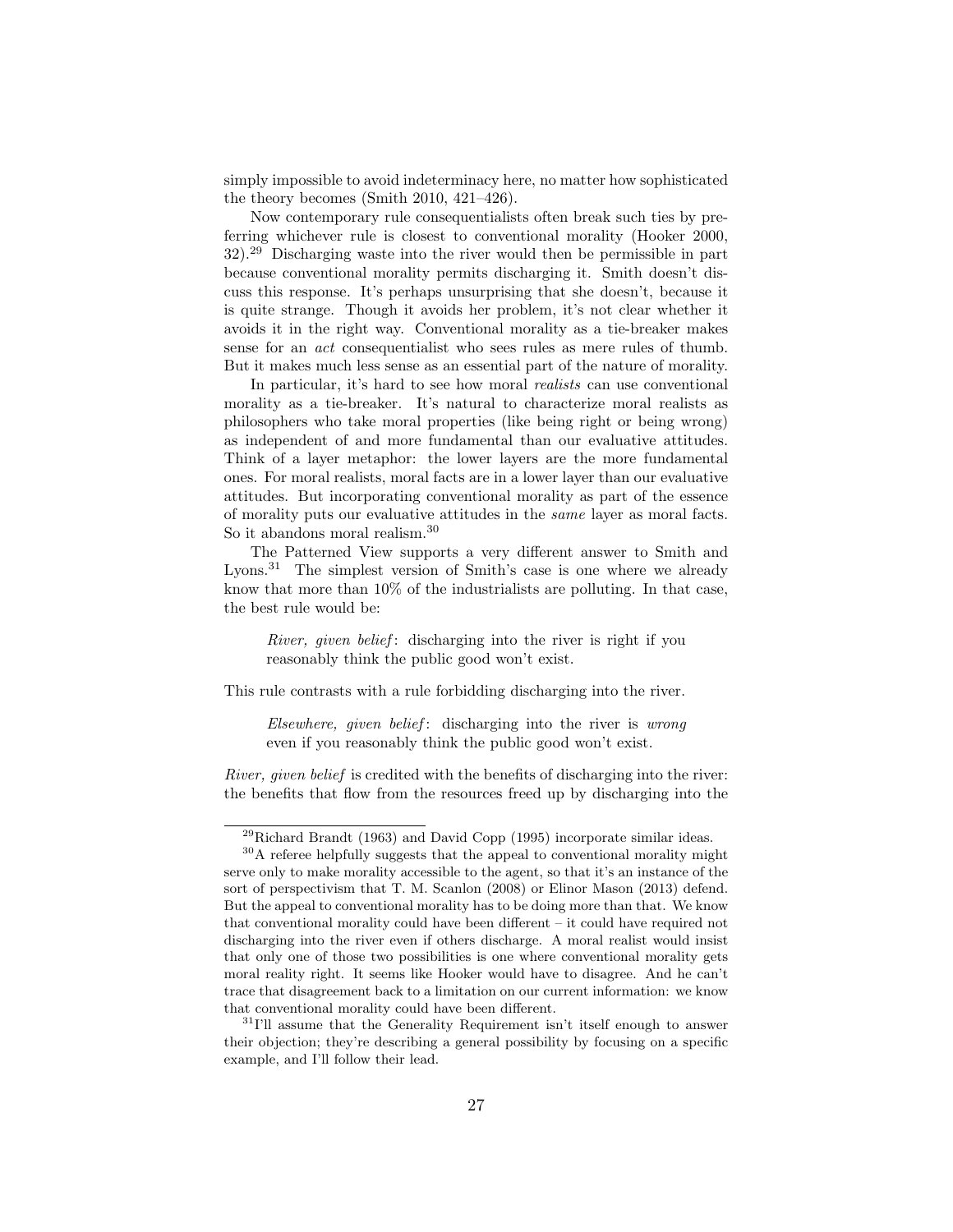river. It wouldn't be credited with the public good. But in the cases we're now discussing, the public good doesn't exist. So the conditional rule gets credited with the only benefits that actually exist, while the Elsewhere, given belief rule doesn't. So River, given belief is best: the Patterned View predicts that in this case, discharging into the river is the right thing to do. (Take 'reasonably thinks' as a placeholder for a more complete account.)

If the public good will exist, the Patterned View predicts that your discharging into the river is wrong, even if your actions make no difference for the public good. The Patterned View is a recipe for evaluating everyone's actions, not just your own. You should think that the people who are producing the public good are acting rightly. Since the only difference between you and each one of them is a singular difference – that you're you and they're them – the difference is morally irrelevant: you must think that everyone who performs that action is doing what's right. Lyons and Smith would be more sympathetic with this prediction; they think problems about what Lyons calls *minimizing*-conditions are much more serious than problems about his maximizing-conditions.

Turn now to the complicated version of Smith's case. Suppose that sometimes the public good exists and sometimes it doesn't. That is, there are lots of rivers and lots of industrialists, and sometimes the public good exists and sometimes it doesn't. Suppose further that you don't know what sort of case you're in: whether the public good could exist on your river.

River, given ignorance: discharging into the river is right if you're reasonably unsure if the public good will exist.

Elsewhere, given ignorance: discharging into the river is wrong if you're reasonably unsure if the public good will exist.

For the Patterned View, the proportions among the cases matter. The public goods that actually exist are credited to Elsewhere, given ignorance, while the benefits of discharging into the river are credited to the River, given ignorance rule. The public goods are significantly greater than the benefits of discharging. So as long as there are enough public goods, the Elsewhere, given ignorance rule will be best. One of our considered moral judgments is that we're required to do our part to produce a public good unless we reasonably think it won't exist. The Patterned View vindicates this considered judgment given the further plausible assumption that there are enough public goods for the proportions to work out.

And the Patterned View is fully compatible with moral realism. In the first place, it doesn't put conventional moral judgments on the same fundamental level as moral facts: the only things that are at the same level are facts about what people's actions cause. And any normative theory where effects matter will put them on the same level as the Patterned View. In the second place, the insistence from the last section that morality address our practical problems is compatible with moral realism. No one should think that Philippa Foot (1961) or G.E.M. Anscombe (2000), say, have abandoned realism for insisting on parallel points.

Full discussion of Smith's problem would take another paper. But even before we see all the details, we can be confident that the Patterned View is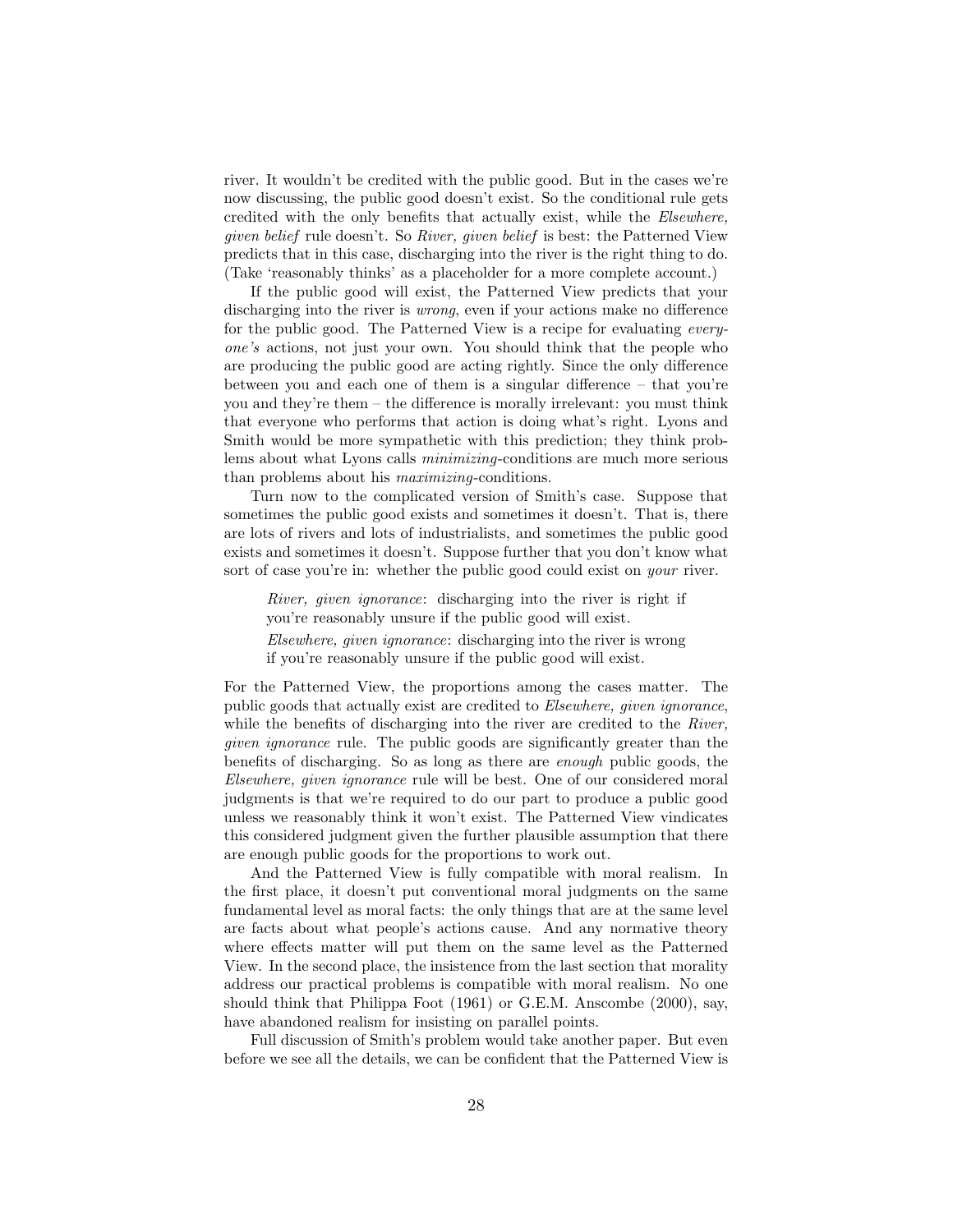an improvement over extant versions of rule consequentialism. Extant versions either predict that we're required to try to produce a public good we know can't exist, or that we must abandon moral realism. The Patterned View avoids both predictions. Interesting further questions shouldn't distract from the progress that Patterned View makes.

# 5 Wrapping up

I claim that the Patterned View is a near-Pareto improvement over extant rule consequentialist views. I've already shown that it cleanly solves a range of problems. I myself think that it's a perfect Pareto improvement; I don't think that it loses any genuine advantages of rule consequentialism. But it does deliver different verdicts about some cases, and you might reasonably think that those differences instead make it a near Pareto improvement.

#### 5.1 Act consequentialist rules as subordinated

As background to what I'll say in the following sections, let's review. We're looking for a counterfactual-free view that captures the moral significance of patterns of behavior that together achieve more good than individuals could on their own. And the Patterned View does just that. For instance, it gives a distinctively patterned explanation of the wrong of scapegoating.

But nothing guarantees that in each of our diverse human endeavors, there will always be a pattern of behavior that's better than individuals striking out on their own. Maybe in some areas, individuals striking out is what's best – some obligations of beneficence may be correctly explained in that way – so let's assume that individuals striking out is sometimes best. Given that assumption, the Patterned View will also incorporate an act-consequentialist style rule:

• The BENEFIT Rule: choosing a greater benefit over a lesser benefit is right

Crucially, though, the Patterned View will subordinate the Benefit Rule to the other rules we've discussed.

• The FAIR TRIALS Rule: scapegoating is wrong even when the odds of discovery are low enough, and fair trials are always right.

It'll subordinate the Benefit Rule by taking it to only apply to actions that already conform to the other rules. So it'll never enjoin scapegoating, because it's subordinate to the rule that forbids scapegoating. The Patterned View might subordinate the Benefit Rule by taking other rules as lexically prior to it, or by reformulating the Fair Trials rule to treat scapegoating as an exclusionary reason that undercuts the significance of its benefits. Think of the range of options for subordinating the Benefit Rule as extra resources for the Patterned View: whichever one works best is justified because it puts our intuitions in reflective equilibrium.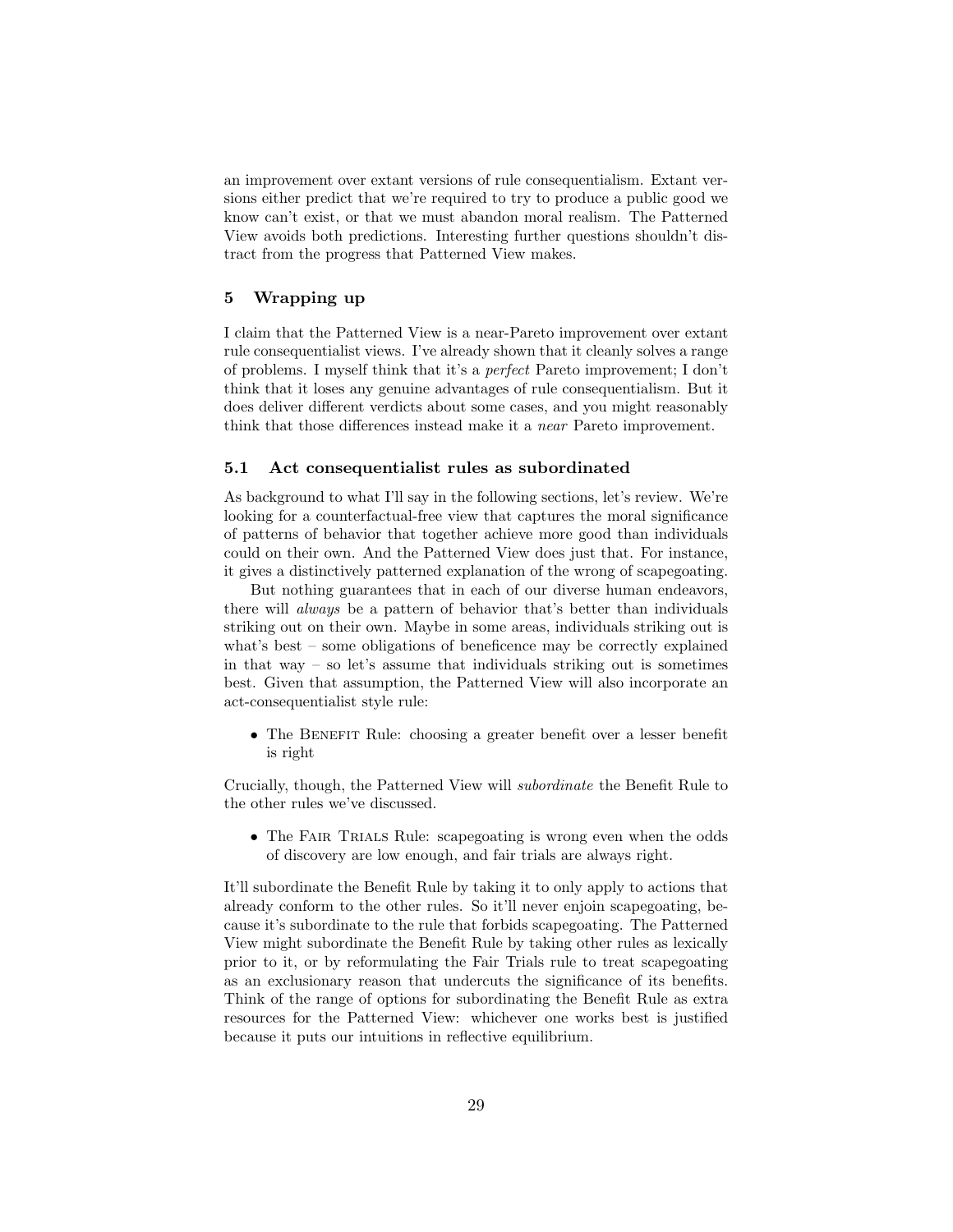I'm not stipulating that the Patterned View subordinates the Benefit Rule. Instead, the Patterned View predicts that the best set of rules subordinate the Benefit Rule to the Fair Trials Rule. To see why it makes that prediction, compare a set of rules that subordinates the Benefit Rule to the Fair Trials Rule to the set that consists only of the unsubordinated Benefit Rule. The Consilience Requirement credits the great good of a stable justice system only to the set containing the Fair Trials Rule. It doesn't credit those benefits to the set just with the unsubordinated Benefit Rule. The Consilience Requirement credits a set of rules with the goods caused by actions that that set classifies as right. Our guiding assumption has been that fair trials cause a stable system of justice, but also that individual acts of scapegoating won't themselves destabilize that system. So individual acts of scapegoating themselves are of a greater benefit than individual free trials.<sup>32</sup> As a result, the Consilience Requirement does *not* credit the unsubordinated Benefit Rule with the good of a stable justice system, because that good is caused by actions that are wrong according to the unsubordinated Benefit Rule. In contrast, the set of rules that subordinates that Benefit Rule to the Fair Trials Rule is credited with the good of a stable justice system together with the good of actions that are right according to the subordinated Benefit Rule. So that set is best.

#### 5.2 Good potential patterns

The subordinated Benefit Rule answers some important challenges to the Patterned View. A referee helpfully contrasts an extant patronage system for jobs with a merely possible system that awards jobs based on merit. The extant patronage system produces actual good, while the merely possible system doesn't, because it's not in place. But the merit-based system plausibly would produce a great deal more good. And the Consilience Requirement credits rules only with actual good  $-$  so the referee worries that it won't predict a requirement to switch to the merit-based system. Now this challenge is only pointed if society never switches to the better system. If it does switch at some point, the Consilience Requirement will credit rules enjoining the switch with the future actual good, and thus predicts a requirement to switch. So let's suppose that the merit-based system never takes hold: nothing but patronage to the end of time.

Crucially, though, the patronage system still violates the Benefit Rule: the patronage system involves individuals choosing a lesser benefit over a greater. So the Patterned View still predicts that choosing based on merit is what's right. But the Patterned View does not give a distinctively patterned explanation of the wrong of the patronage system, since the Benefit Rule doesn't reflect goods distinctive to patterns. The Patterned View takes wide swathes of our considered moral judgments to reflect goods distinctive to patterns, but it doesn't need every single one of our considered moral judgments to do so.

 $32\$ 1 defended this claim as necessary for the advantages that rule consequentialism purports to secure.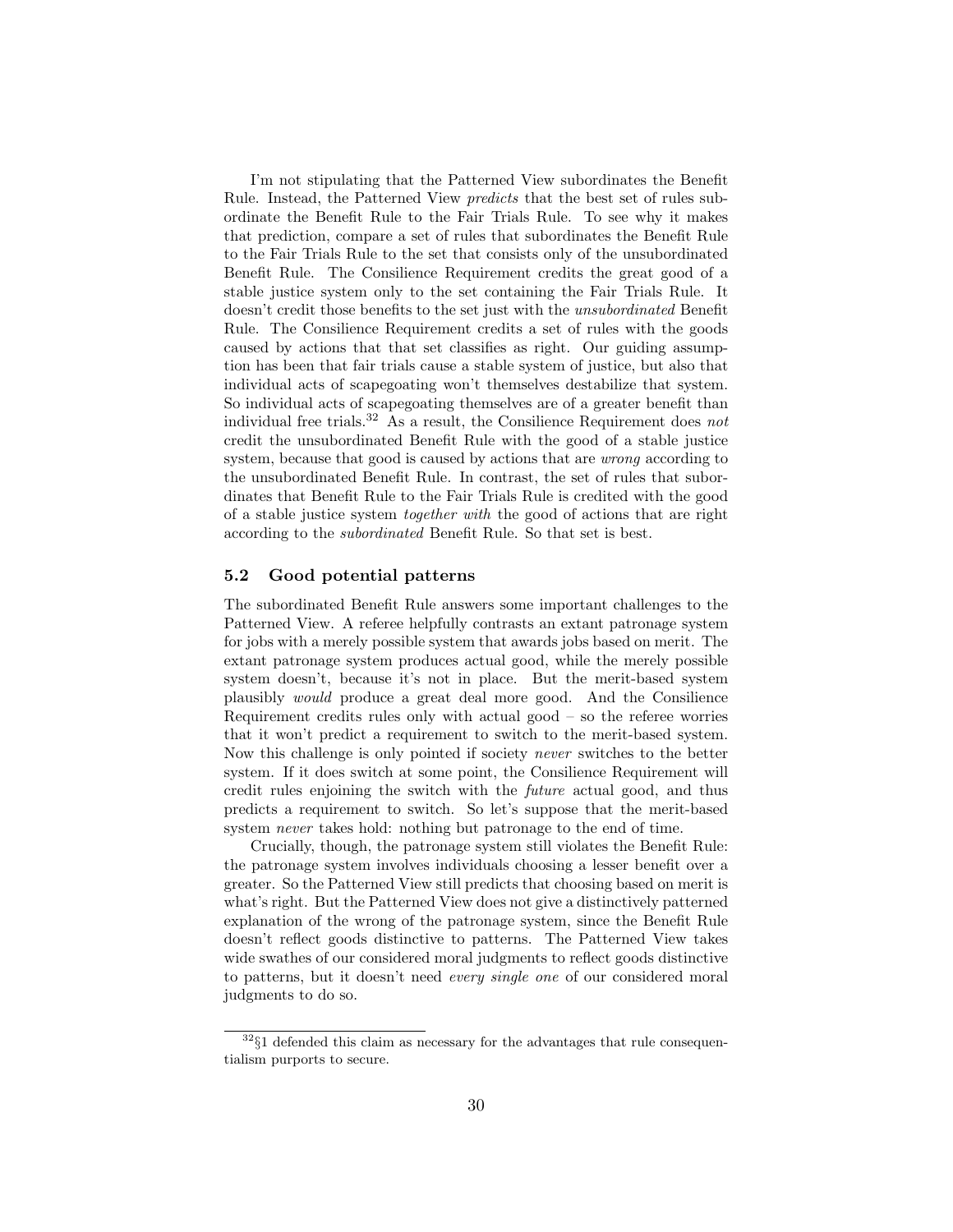The Patterned View offers a new account of the moral significance of goods distinctive to cooperative patterns. It's the fourth possible account of those benefits. The four possible accounts treat the benefits as:

- irrelevant for what I objectively ought to do (act consequentialists).
- relevant for what I objectively ought to do only if I can help bring them about (Regan (1980); Woodard (2019)).
- relevant for what I objectively ought to do *if the cooperative pattern* exists, even if I can't do anything to bring it about or sustain it (the Patterned View)
- relevant for what I objectively ought to do even if they don't exist and never will (traditional formulations of rule consequentialism or views like Woodard (2008)).

Rule consequentialism promises to put our considered judgments in reflective equilibrium in a way that act consequentialism doesn't: it vindicates more of our judgments about justice, promise-keeping, truth-telling... The relevant cooperative patterns *already exist* – so the Patterned View vindicates the judgments that motivate pattern-dependence. Now a core advantage of act consequentialism is its grounding morality in something we can intelligible care about: our promoting the good.

The Patterned View also grounds morality in something we can intelligibly care about. It grounds morality in our reactions to the good everyone does – or, more exactly, in our rational public gratitude or resentment for the good done or omitted. Traditional rule consequentialism is strange compared to either: it grounds morality in things that needn't ever happen. So given the ultimate motivation for the Patterned View, the referee's suppositions about the patronage system guarantee that obligations to distribute jobs based on merit can't have a pattern-based explanation. The benefits of each act considered on its own are the only thing that could matter, since the pattern never comes to exist.

I've been granting that the patronage system will last until the end of time. But we wouldn't know one way or another; the Patterned View needs fleshing out to guide ignorant creatures like us. Some versions of the Patterned View could ground our moral obligations in patterns with a reasonable chance of being actual. Such versions would classify patronage as wrong so long as there's a reasonable chance that a merit-based alternative comes to exist. Those versions go even further in eliminating status quo bias. (In any case, reasonable chances of becoming actual must determine what's right and wrong if the future is indeterminate.) The Patterned View also needs fleshing out since the best rules could tie. For one thing, the rule 'always act rightly' would tie with the best specific set of rules forbidding scapegoating and the like. I'd flesh the View out by integrating it with a metaethical view I've defended elsewhere (2017), which in effect lowers the bar for what it takes to see a set of rules as best.

Fully evaluating status quo bias in the Patterned View would thus take another paper. We'd need to investigate the plausible ways of developing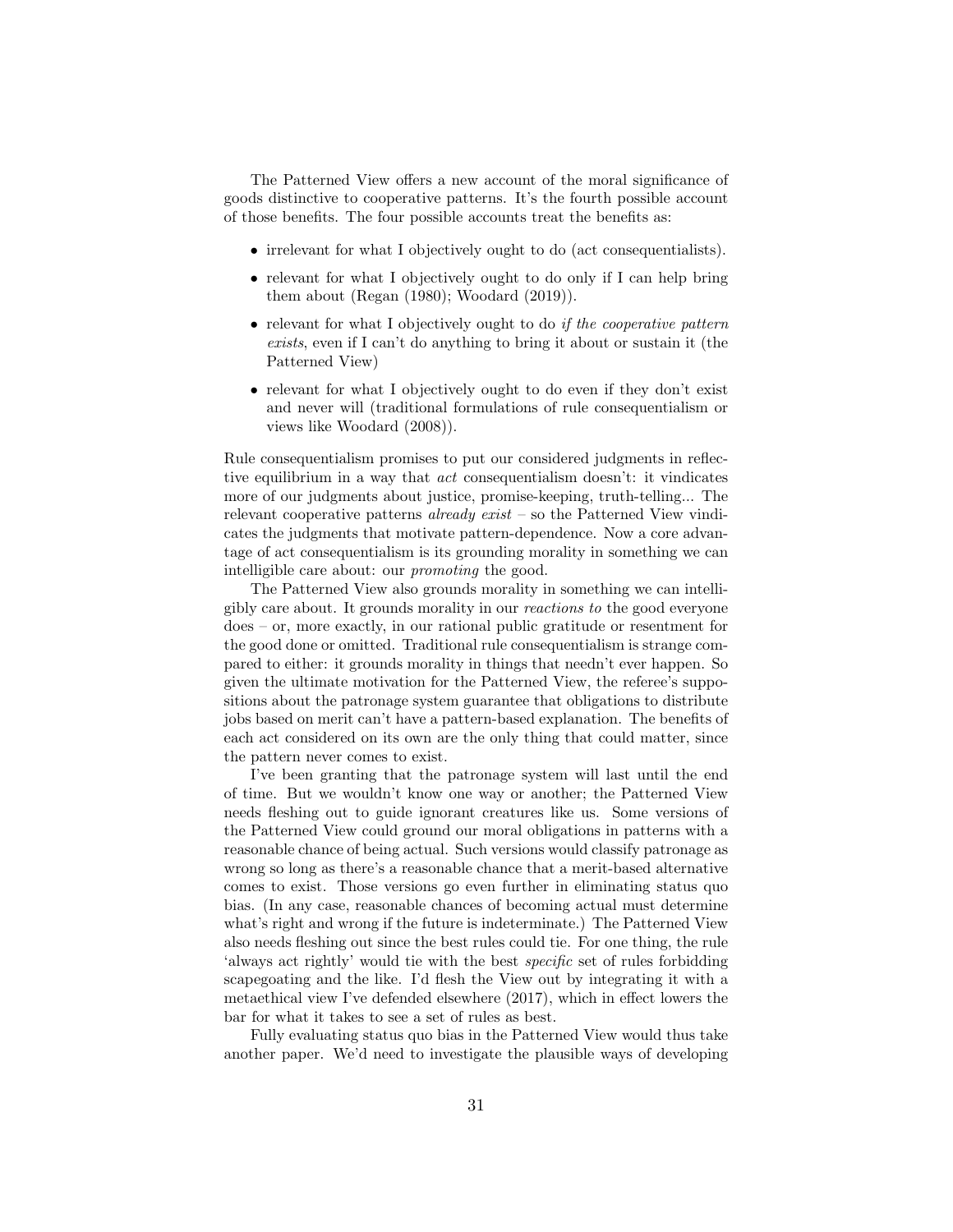the View. As emphasized, the View rebuilds rule consequentialism from the ground up. I've tried to display the basic advantages of the View in enough detail to make us hopeful about its prospects. But some versions of the View will have further advantages.

#### 5.3 On Hobbesian worlds

The Patterned View promises to put our considered judgments in reflective equilibrium because patterns of fair trials, promise-keeping, truth-telling, and the rest already exist. It's thus reasonable to wonder about worlds where those patterns never took hold. Imagine a Hobbesian world of interminable war of all against all  $-$  a world where cooperative patterns never have existed and never will. The Patterned View collapses into a kind of act consequentialism at that world. There aren't any actual patterns of group behavior that stand as grounds to distinguish the Patterned View from a kind of act consequentialism. Similarly, a world where only two sentient beings exist but never interact would be a world where something like the Benefit Rule alone ends up best, with the two beings then having act-consequentialist-style obligations.

Traditional rule consequentialism might work differently: it might imagine how things would go at a non-Hobbesian world. Hobbesian worlds make me concede that you might see the Patterned View as merely a *near*-Pareto improvement. But two points are important in response. The first point is that, within the Hobbesian world, attention to the non-Hobbesian world is just like attention to worlds where everyone is a pacifist: in both cases, there's no path from here to there. Trying to conform your behavior to the non-Hobbesian world or the pacifist world seems fetishistic. But if you insist on a fetishistic moral theory, you would see the Patterned View as merely a near Pareto improvement, rather than a perfect Pareto improvement.

The second point is that intuitions about the Hobbesian world cannot be genuine evidence against the Patterned View. All rule consequentialists should insist that intuitions about the Hobbesian world are nothing more than projections of our intuitions about the actual world onto the Hobbesian world. Supposing otherwise would involve supposing that our intuitions arise partially from an ability to track the effects of different embeddings of rules. And I've argued elsewhere (2019) that rule consequentialism is selfdefeating if it rests on that supposition.<sup>33</sup> My (Perl) focuses specifically on intuitions about Hobbesian worlds, arguing that they won't provide evidence one way or another; they're just projections. Since those intuitions are just projections, the Patterned View explains them the same way that everyone should.

### 5.4 Looking forward

This paper has provided the first explicit formulation of pattern-dependence free of counterfactuals. I emphasized at the outset that appeal to counter-

 $33\,\text{My}$  (2017) shows how rule consequentialism can be developed so it doesn't rest on that supposition.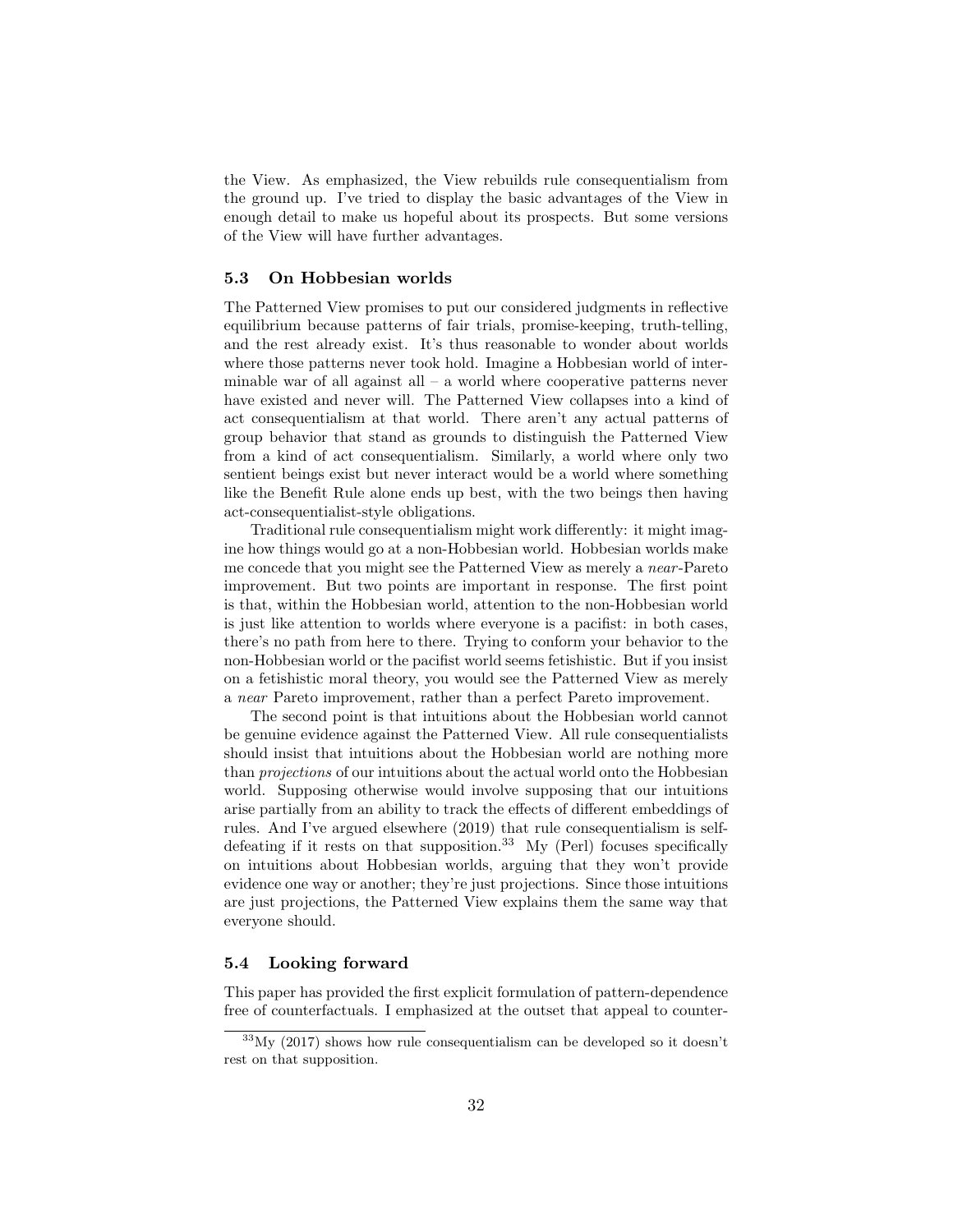factuals is problematic in itself – that lots of highly general problems arise simply from that appeal. But I also promised that more familiar problems would have clean solutions – and I think the discussion of minimizing conditions and of the ideal world objection made good on that promise, with a range of other further interesting applications saved for another occasion.

The Patterned View also matters as a model for reformulating other pattern-dependent views, like Scanlon's contractualism. The Patterned View replaces counterfactual evaluation of rules and principles with reflexive evaluation: credit rules and principles with features of actions that are right according to those very rules and principles. Rule consequentialism is one of the simplest pattern-dependent views, where agent-neutral value is the only thing that matters. So if we can formulate the simplest pattern-dependent view freed of counterfactuals, we can reasonably expect to learn lessons that help us formulate more complicated alternatives too, because we're coming to better understand the range of ways to formulate pattern-dependence.

#### References

- Anscombe, G. E. M. (2000). Intention. Cambridge, MA: Harvard University Press,.
- Arneson, R. (2004). Moral Limits on the Demands of Beneficence? In D. Chatterjee (Ed.), The Ethics of Assistance: Morality and the Distant Needy, pp. 33–58. Cambridge University Press.
- Berkeley, G. (1712). Passive Obedience, or the Christian Doctrine of Not Resisting the Supreme Power, Proved and Vindicated upon the Principles of the Law of Nature. In D. Monro (Ed.), A Guide to the British Moralists, pp. 217–27. London: Fontana.
- Berker, S. (2018). The Unity of Grounding. Mind 127, 729–777.
- Berker, S. (2019). The Explanatory Ambitions of Moral Principles. Nous 53  $(4)$ , 904–936.
- Brandt, R. (1963). Toward a Credible Form of Utilitarianism. In H.- N. Castañeda and G. Nakhnikian (Eds.), *Morality and the Language of* Conduct, pp. 107–43. Detroit: Wayne State University.
- Brandt, R. (1967). Some Merits of One Form of Rule-Utilitarianism. In University of Colorado Studies in Philosophy, pp. 1–22. University of Colorado.
- Copp, D. (1995). Morality, Normativity, and Society. New York: Oxford University Press.
- Darwall, S. (2014). Agreement Matters: Critical Notice of Derek Parfit, On What Matters. The Philosophical Review 123 (1), 79–105.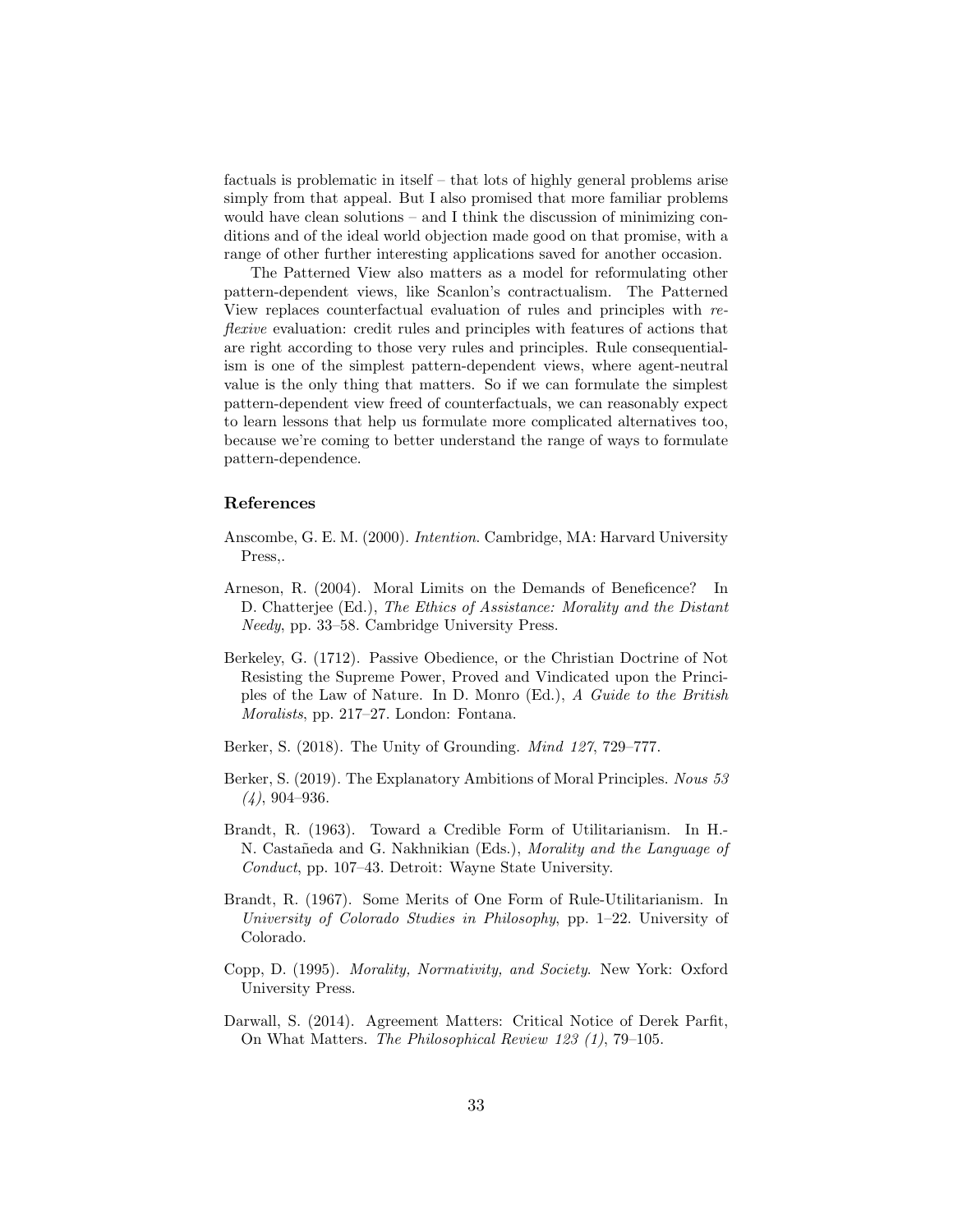- Dreier, J. (1993). Structures of Normative Theories. The Monist 76 (1), 22–40.
- Feldman, F. (1975). World Utilitarianism. In K. Lehrer (Ed.), Analysis and Metaphysics, pp. 255–273. D. Reidel Publishing Company,.
- Fine, K. (1994). Essence and Modality. In J. Tomberlin (Ed.), Philosophical Perspectives 8: Logic and Language, pp. 1–16. Atascadero: Ridgeview.
- Fine, K. (2001). The Question of Realism. Philosopher's Imprint 1, 1–30.
- Foot, P. (1961). Goodness and Choice. Aristotelian Society Supplementary Volumes 35(1), 45–80.
- Hare, R. M. (1952). The Language of Morals. Oxford: Oxford University Press.
- Hare, R. M. (1981). Moral Thinking: Its Levels, Method, and Point. Oxford: Clarendon Press.
- Harsanyi, J. (1977). Rule Utilitarianism and Decision Theory. Erkenntnis 11, 25–53.
- Hooker, B. (2000). Ideal Code, Real World: A Rule-consequentialist Theory of Morality. Oxford University Press.
- Hooker, B. (2016). Wrongness, evolutionary debunking, public rules. Etica E Politica 18 (1), 135–149.
- Johnson, C. (1991). Moral Legislation. Cambridge University Press.
- LazariRadek, K. D. and P. Singer (2010). Secrecy in consequentialism: a defense of esoteric morality. Ratio  $23$  (1), 34–58.
- Lyons, D. (1965). Forms and Limits of Utilitarianism. Oxford: Oxford University Press.
- Martin, C. (1994). Dispositions and Conditionals. *Philosophical Quar*terly 44, 1–8.
- Mason, E. (2004). Consequentialism and the Principle of Indifference. Utilitas 16 (3), 316–321.
- Mason, E. (2013). Objectivism and Prospectivism about Rightness. Journal of Ethics and Social Philosophy 2.
- Miller, D. (2020). Moral Education and Rule Consequentialism. The Philosophical Quarterly  $71$   $(1)$ , 120-40.
- Miller, R. (2009). Actual Rule Utilitarianism. Journal of Philosophy 106  $(1), 5-28.$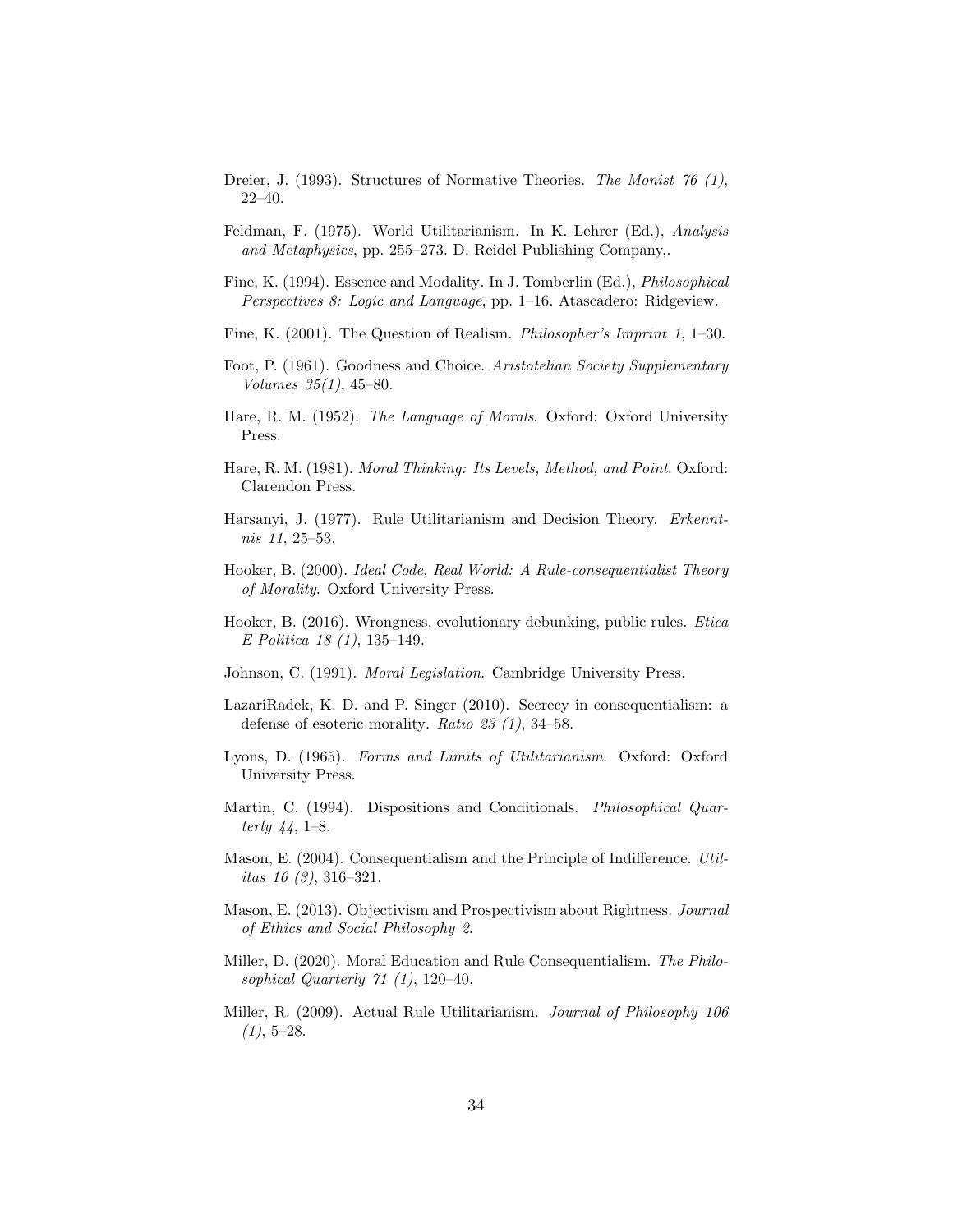- Moore, G. E. (1903). Principia Ethica. Cambridge: Cambridge University Press.
- Norcross, A. (1990). Consequentialism and the Unforeseeable Future. Analysis 50 (4), 253–256.
- Parfit, D. (1984). Reasons and Persons. Oxford: Clarendon.
- Parfit, D. (2011). On What Matters, Volume 1. Oxford: Oxford University Press.
- Pearl, J. (2000). Causality. Cambridge: Cambridge University Press.
- Perl, C. Some question-begging objections to rule consequentialism.
- Perl, C. (2017). Positivist Realism. Ph. D. thesis, University of Southern California.
- Perl, C. (2019). Empirical ignorance as defeating moral intuitions? A puzzle for rule consequentialists (and others). Analysis 79 (1), 62–72.
- Podgorski, A. (2018). Wouldn't it be Nice? Moral Rules and Distant Worlds. Nous 52 (2), 279–294.
- Portmore, D. (2011). Commonsense Consequentialism. Oxford University Press.
- Railton, P. (1984). Alienation, Consequentialism, and the Demands of Morality. Philosophy and Public Affairs 13 (2), 134–171.
- Rawls, J. (1971). A Theory of Justice. Cambridge, MA: Harvard University Press.
- Rawls, J. (2001). Justice as Fairness. Cambridge, MA: Belknap Press.
- Rawls, J. (2005). Political Liberalism. New York: Columbia University Press.
- Regan, D. (1980). Utilitarianism and Co-operation. Oxford: Clarendon Press.
- Ridge, M. (2006). Introducing Variable-Rate Rule-Utilitariansim. Philosophical Quarterly 56, 242–53.
- Rosen, G. (2009). Might Kantian Contractualism be the Supreme Principle of Morality? Ratio 22, 78–97.
- Rosen, G. (2010). Metaphysical Dependence: Grounding and Reduction. In B. Hale and A. Hoffman (Eds.), Modality, pp. 109–136. Oxford: Oxford University Press.
- Scanlon, T. M. (1982). Contractualism and Utilitarianism. In S. Cahn and J. Haber (Eds.), 20th Century Ethical Theory, pp. 647–665. Prentice Hall.